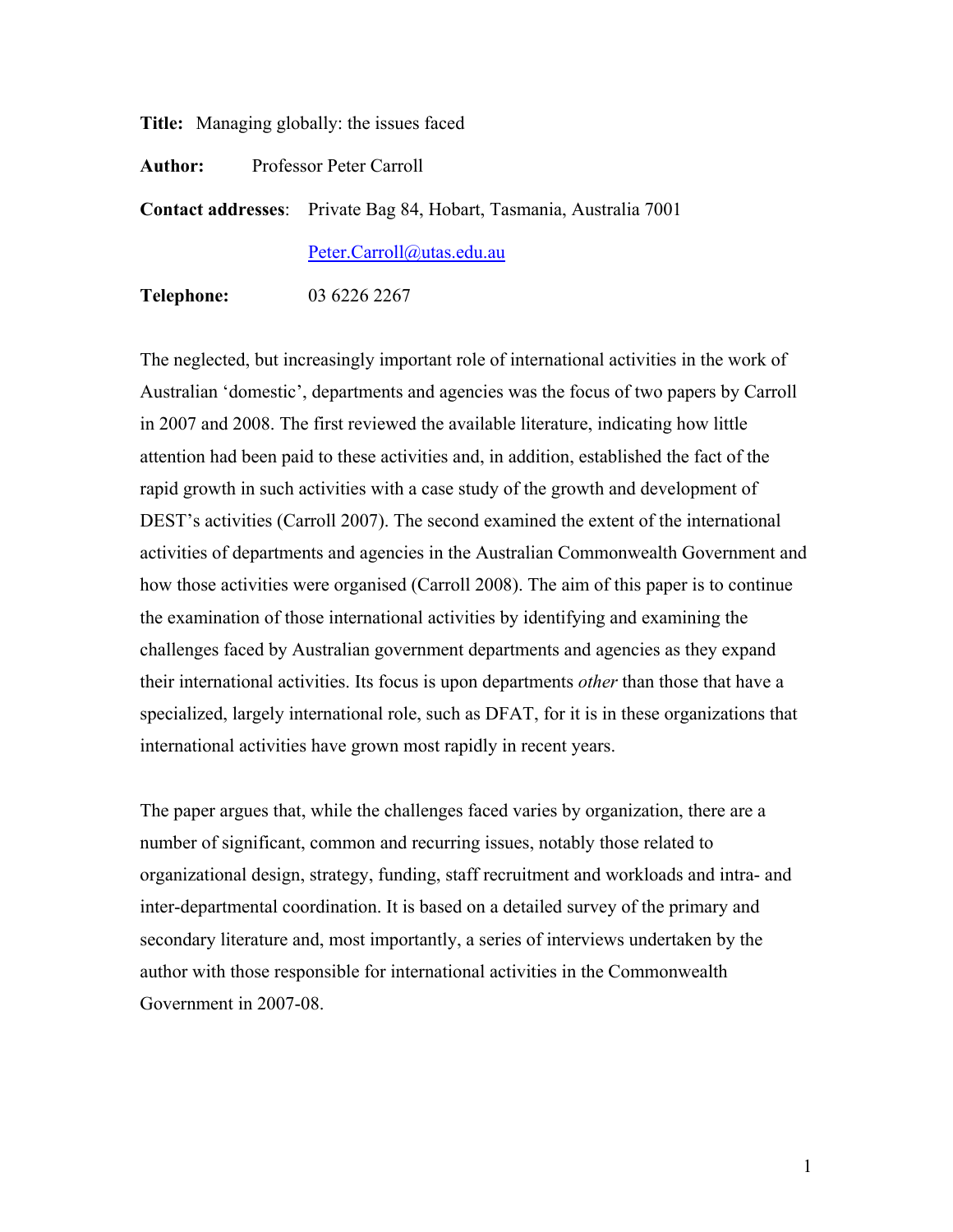## **Introduction**

The neglected, but increasingly important role of international activities in the work of Australian 'domestic', departments and agencies was the focus of two papers by Carroll in 2007 and 2008. The first reviewed the available literature, indicating how little attention had been paid to these activities and, in addition, established the fact of the rapid growth in such activities with a case study of the growth and development of DEST's activities (Carroll 2007). The second demonstrated and examined the extent of the international activities of departments and agencies in the Australian Commonwealth Government and how those activities were organised (Carroll 2008).

The aim of this paper is to identify and examine a range of the strategic, planning and management issues faced by Australian government departments and agencies as they expanded their international activities. As with the earlier papers, its focus is upon departments *other* than those that have a specialized, largely international role, such as DFAT, for it is in these organizations that international activities have grown most rapidly in recent years. The paper argues that while the challenges faced in regard to international activities varies by organisation there are a number of significant, common and recurring issues, notably those related to strategy, funding and a range of managerial issues. It is based on a detailed survey of the primary and secondary literature and, most importantly, a series of interviews undertaken by the author with those responsible for international activities in a wide range of departments and agencies of the Commonwealth Government in 2007-08. The interviews were granted on condition of anonymity for the names of those interviewed.

Government organisations have faced a range of issues as the extent and type of their international activities have grown. The selection examined below focuses on the major issue areas identified by those public servants interviewed for this study. Four major issue areas were identified by nearly all of those interviewed: planning, strategy, funding and management. In turn, within these four broad areas the more detailed issues they highlighted and that are examined are: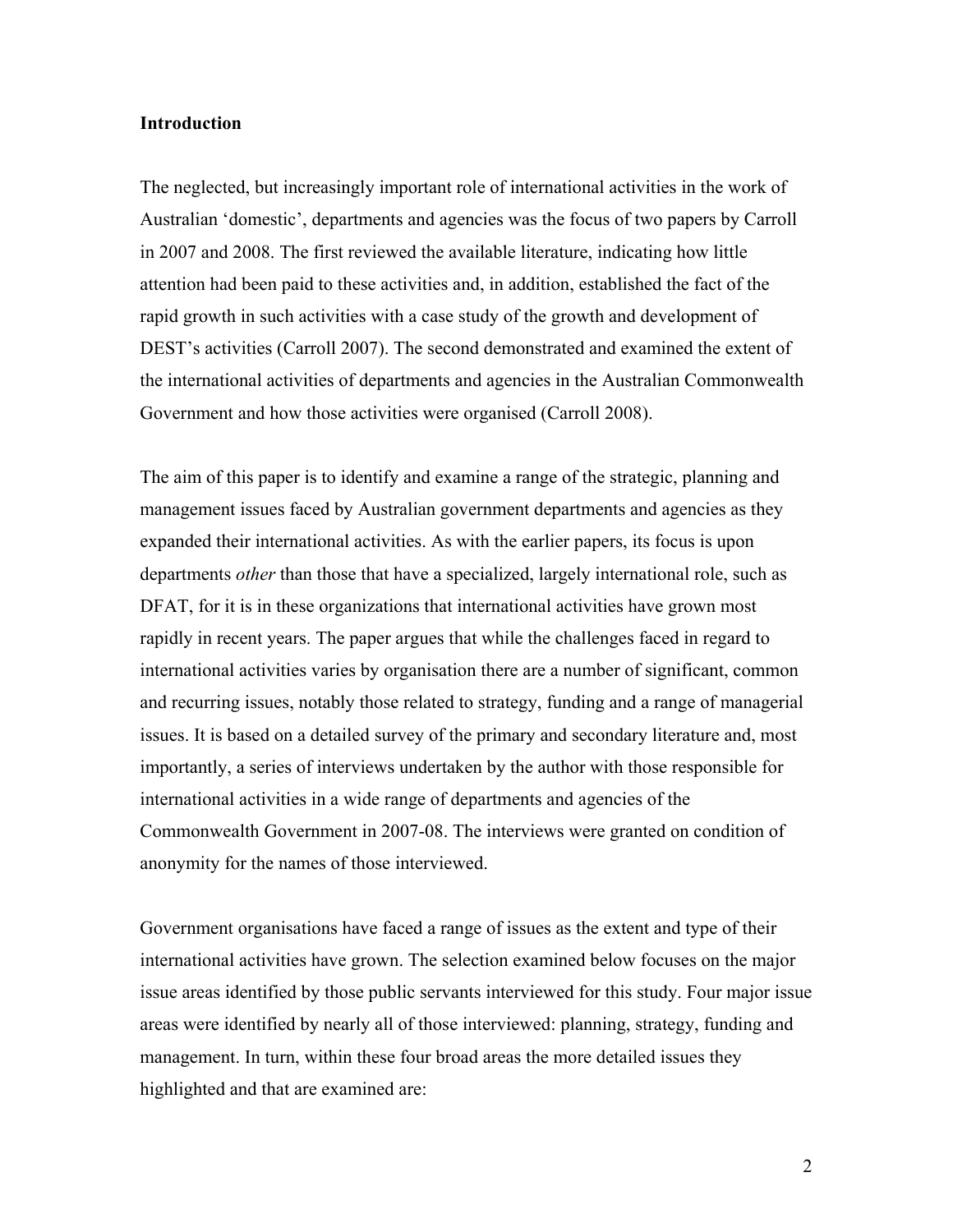- Difficulties involved in implementing political strategy.
- Persuading colleagues as to the value of international activity.
- The move from reactive to proactive strategies and plans.
- Difficulties in measuring performance in relation to international targets and activities.
- Sources and timing of funding and workload issues.
- Coordination issues.

# **Planning and strategy**

As noted by Stewart, departments and agencies in Westminster systems are able to engage in strategic planning 'only fitfully' as they are

…constrained by the processes, procedures and routines of Ministerial and Cabinet government (Davis1995), and more generally, by the conventions of Westminster-based Ministerial responsibility (2004: 17).

However, this does not mean that they have little influence on policy, though the bulk of their activities are concerned with what Stewart describes as organizational or managerial strategy, rather than policy strategy (2004: 19-20). In the senses defined, organizational strategy is what the department does to meet the needs and expectations of its stakeholders as expressed in political strategy. Managerial strategy consists of the technical activities of budget-making, reporting and operational decisions. International activities, in this context, are overwhelmingly concerned with organizational and managerial strategy, what is often referred to as the implementation of policy.

Hence, it is perhaps not surprising that most departmental mission statements and corporate plans rarely make reference to their international activities as objectives. Rather, they are means to an end. The Department of Health and Ageing's (DHA) Corporate Plan, for example, makes no direct reference to its international activities (Department of Health and Ageing 2006). Similarly, in relation to its current, fifteen planned annual outcomes, only one makes any explicit reference to an international dimension, number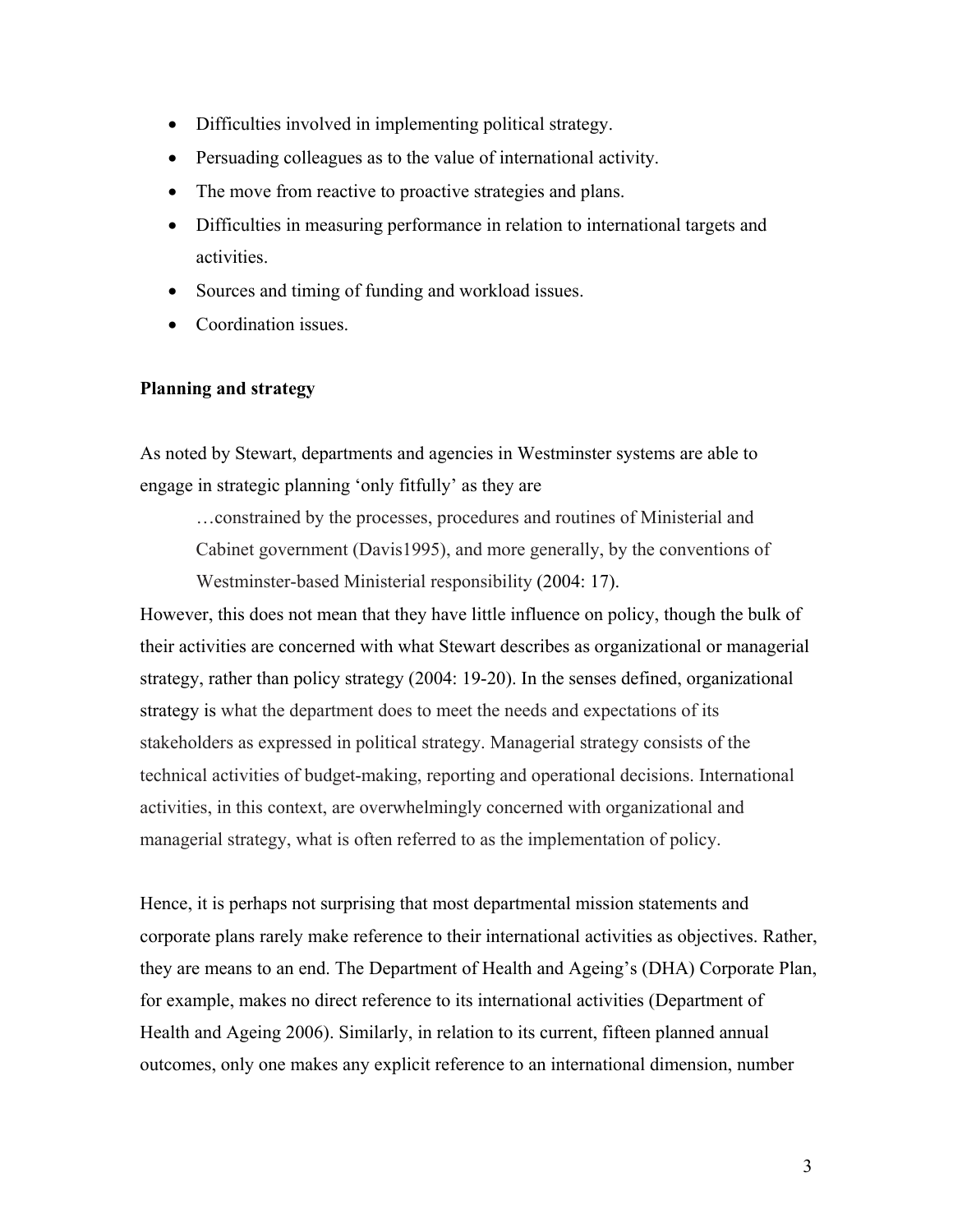fifteen, which aims at the development of a stronger and internationally competitive Australian sports sector (Department of Health and Ageing 2008:34).

It is only when the researcher moves into the details of organizational and managerial strategy, focused on the achievement of departments' specified outcomes that the international activities become more evident. In regard to the DHA's aim of ensuring a more responsive industrial chemicals regulatory scheme, for example, the reader is informed that, to this end, it will benchmark its performance against comparable international regulatory schemes, work to align itself with international regulations, consider harmonization with comparable international regimes and develop bilateral arrangements with major trading partners (Department of Health and Ageing 2008: 57-8). Further detail is then provided in the Budget papers where relevant indicators and/or targets are listed in relation to each output. In regard to Outcome One, for example, the Department aims at an

Influential role in international assessments of regulatory approaches, and methodologies for incorporation, as appropriate, into Australian industrial chemicals assessment and management systems.

This will be achieved by means of

Active participation in international harmonisation activities and progression of bilateral relationships (Department of Health and Ageing 2008: 70). Also, we are informed that the 'International Policy Engagement', activities of the Department, including membership of WHO, OECD and APEC, will involve a total of \$11.6 million (Department of Health and Ageing 2008: 159). This total does not, however, include the Department's full range of programmes that involve international activities, only those involved with the provision of policy advice and the membership of the three international organizations.

Interviewees noted, with varying degrees of emphasis, four recurring issues in regard to operational and managerial strategy:

• one, the challenge of turning policy strategy into feasible organizational and managerial strategy;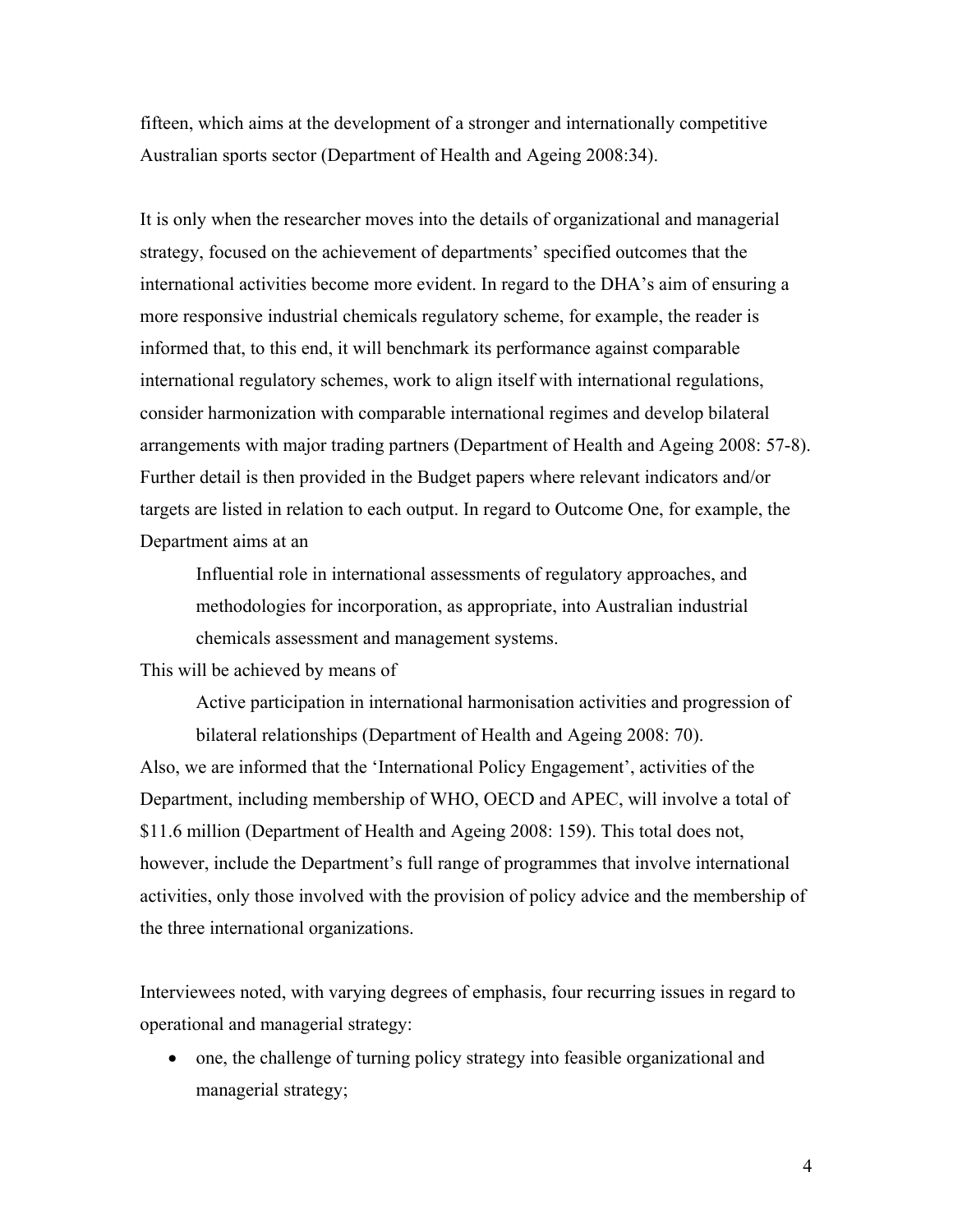- two, persuading colleagues of the value of international activities;
- three, moving from a reactive to proactive stance;
- four, specifying measurable objectives and targets.

## *Turning policy strategy into feasible organizational and managerial strategy;*

The task of turning policy strategy into organizational and managerial strategy was reported as an infrequent, but important and often challenging task, taking place on those occasions when a government (often an incoming government), made significant changes to existing policy. The first of the Howard governments, for example, put an increased emphasis on the need to promote greater international trade and this change in emphasis was reflected in the DHA's1996-97 Budget, although it was not worked out in detail until the 1997-98 Budget (1996, 1997:7.4). While senior public servants in the DHA of 1996- 97 were by no means unaware of the existence of international trade in health services, they were uncertain as to its current extent, its potential and how it might be achieved. Nor did the Government provide useful, detailed guidance on the matter. The result, as might be expected, was a substantially increased need to consult with departments that possessed such expertise and, to a limited extent, the recruitment of staff with relevant qualifications and experience both before and after an organizational strategy could be developed. In turn, more detailed and precisely targeted programs gradually emerged that required greater managerial resources, leading to greater demands on the budget (see the successive budgets for the Department and its successors in this area as noted on its website).

In terms of managerial strategy the promotion of trade in health services necessitated an increased sensitivity, for example, to regulatory barriers to trade in international services and the work of those international organizations that played a major role in regulating such trade, notably the WTO, WHO, the OECD and, to a lesser extent, the World Bank (Kaasch 2007). It required new and intensified efforts by departmental representatives within those organisations to persuade and work with the representatives of other governments and organisation secretariats to reduce regulatory barriers to trade in health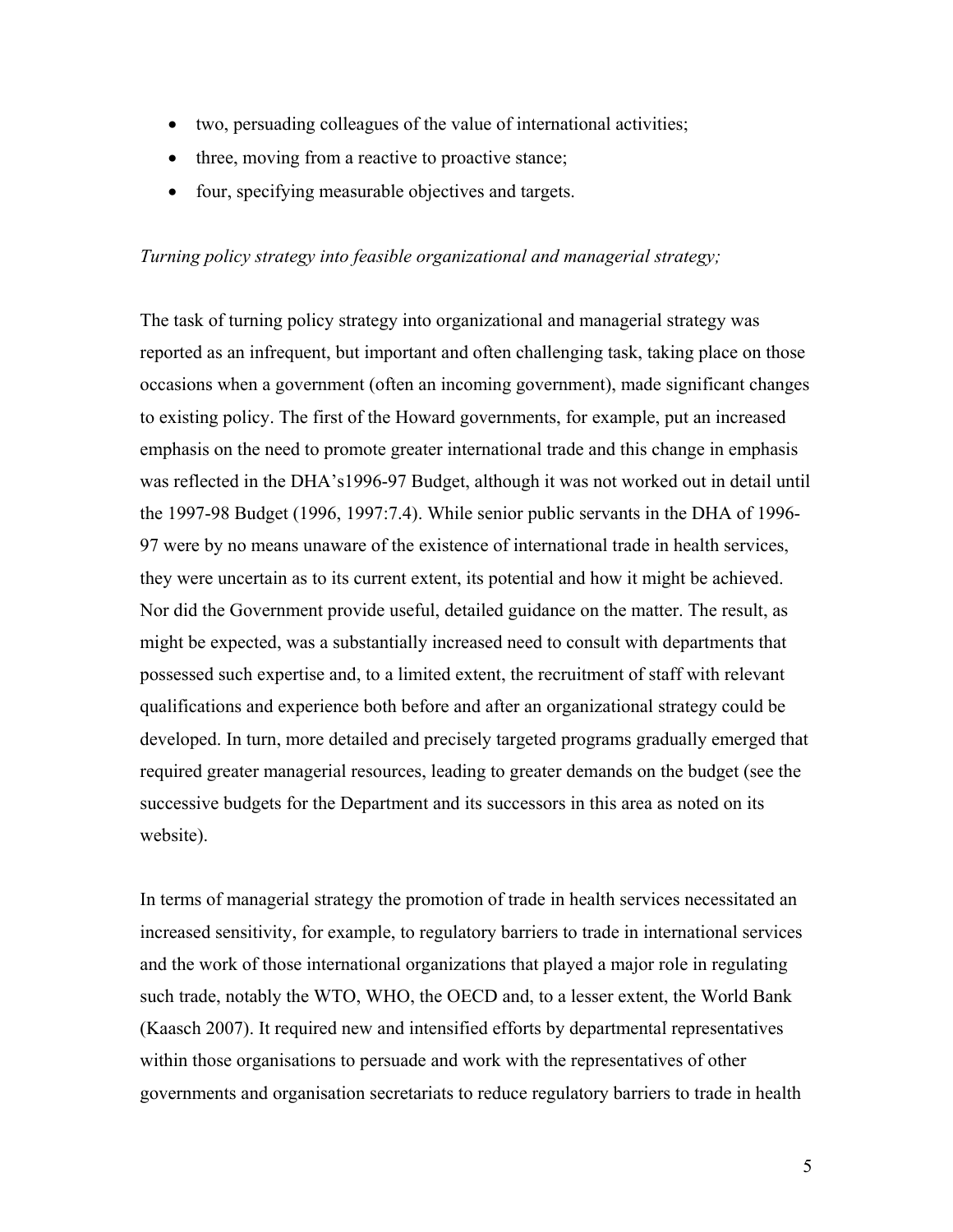services, a politically sensitive area for all governments. Importantly, it also required the recognition that the successful promotion of trade in health needed the effective coordination of Australian efforts within not just the WHO, traditionally at the heart of the global governance of health, but also within the WTO and the OECD, organisations with which the DHA of 1996 had relatively little familiarity. Achieving the needed coordination meant, in turn, close and effective coordination between the DHA, DFAT, interested industry actors and Austrade. Consultation with Austrade, for example, with a new emphasis upon trade in health services, resulted in the increased range of advice Austrade now provides for potential exporters in this area, provided by a specialized team of officials (Austrade 2008).

The task of turning policy strategy into effective organisational and managerial strategy is, thus, a challenging one as governments often do not make the objectives of their new or modified policies specific, also sometimes underestimating the capacity of departments and agencies to respond to the desired changes. It is a task made even more difficult by the Government's often very limited authority and influence in the international context, whether in a bilateral or multilateral arena. In the latter case, for example, the difficulty of gaining international agreements to open up trade in health services, as with services in general, can be seen in the very limited progress made in the WTO's Doha round of negotiations, underway since November 2001 (Baldwin 2007).

## *Persuading colleagues of the value of international activities*

While of variable concern, several of those interviewed noted the continuing need to defend the value of their international activities and also to convince departmental colleagues as to the value that could be gained by their undertaking relevant international activities, both when proposals first arose and then on a regular, annual basis. This was particularly the case where the current government or responsible minister had not made the need for international activities both explicit and specific in regard to a policy area. One interviewee noted that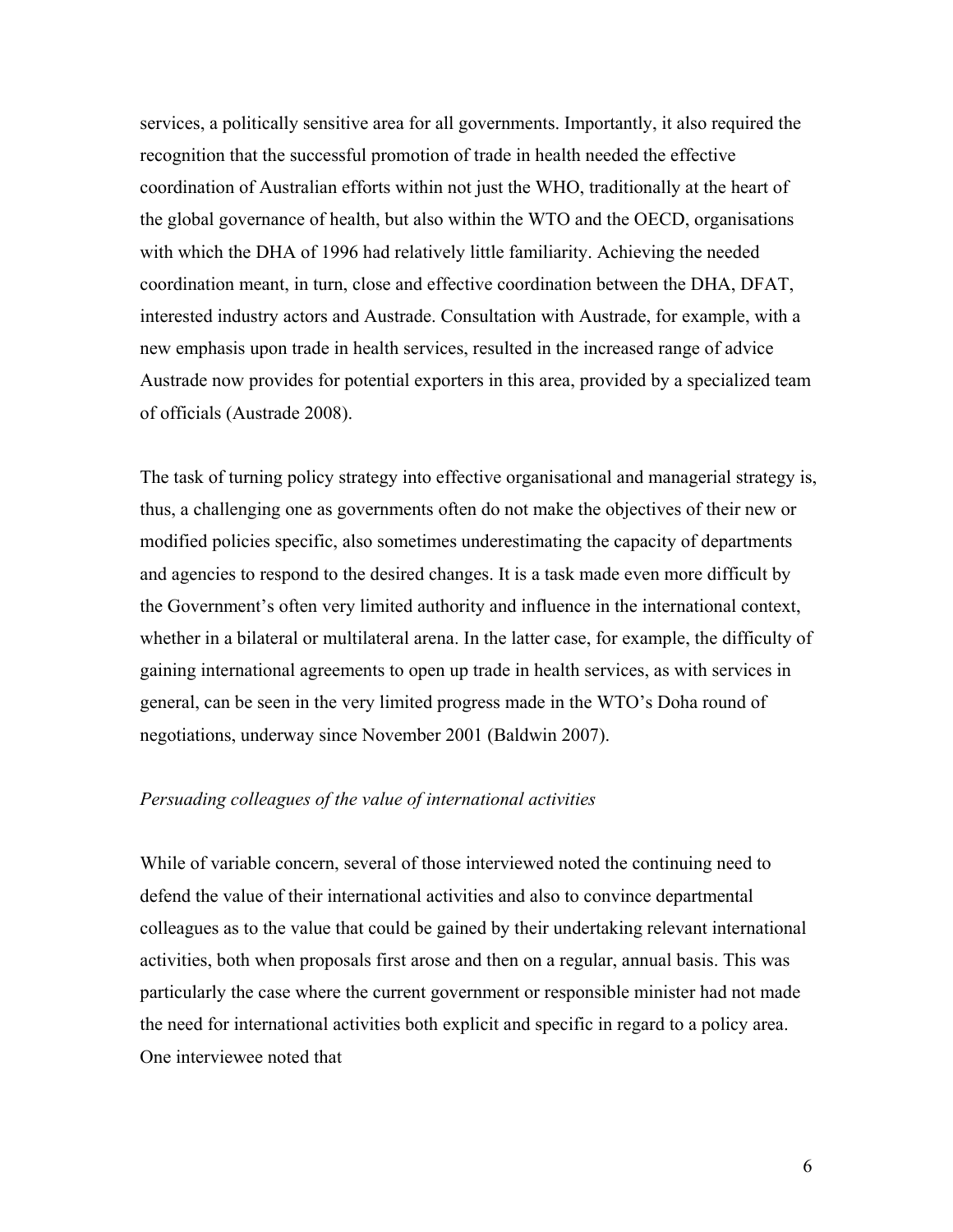…there is a tension with the rest of the Department, with its domestic focus, in trying to get Ministerial and senior staff attention for international issues. Not that staff do not realise the importance of international, but they have a heavy domestic day to day workload that is more visible and that tends to drive out international. It's a cultural issue also, staff from Trade and Agriculture and Industry are used to thinking in terms of markets, especially international markets, but many DEST staff are not, they have a 'social policy', domestically oriented focus.

Others noted that their international trips were often regarded as a 'junket', by staff in other areas, especially where they involved travel to attractive destinations such as Paris and Geneva, and that there were some

…recurring difficulties with other divisions that tended to view our Division as an 'outsourced DFAT', plus we had to sometimes push or coerce other divisions into international activities…

Particularly irritating were the repeated, annual demands from the Department of Finance and Deregulation as to why departments such as health and education were engaged in international work, with comments as to 'why it wasn't being done in Ausaid', especially from 'lower level' and 'old school', bureaucrats.

However, most also noted that both the need to defend or to promote international activities had become less frequent during the latter half of the 1990s as such activities became more commonplace, and increasingly accepted as a normal part of departmental work.

#### *From reactive to proactive strategy*

A number of interviewees noted that strategy had become more proactive in recent years, in contrast to the bulk of their early international work, which was characterised as being somewhat reactive. Much of what took place then, they indicated, was determined by: one, sudden, unexpected, international developments, in the form of natural disasters such as earthquakes and tsunami, or unexpected domestic political developments in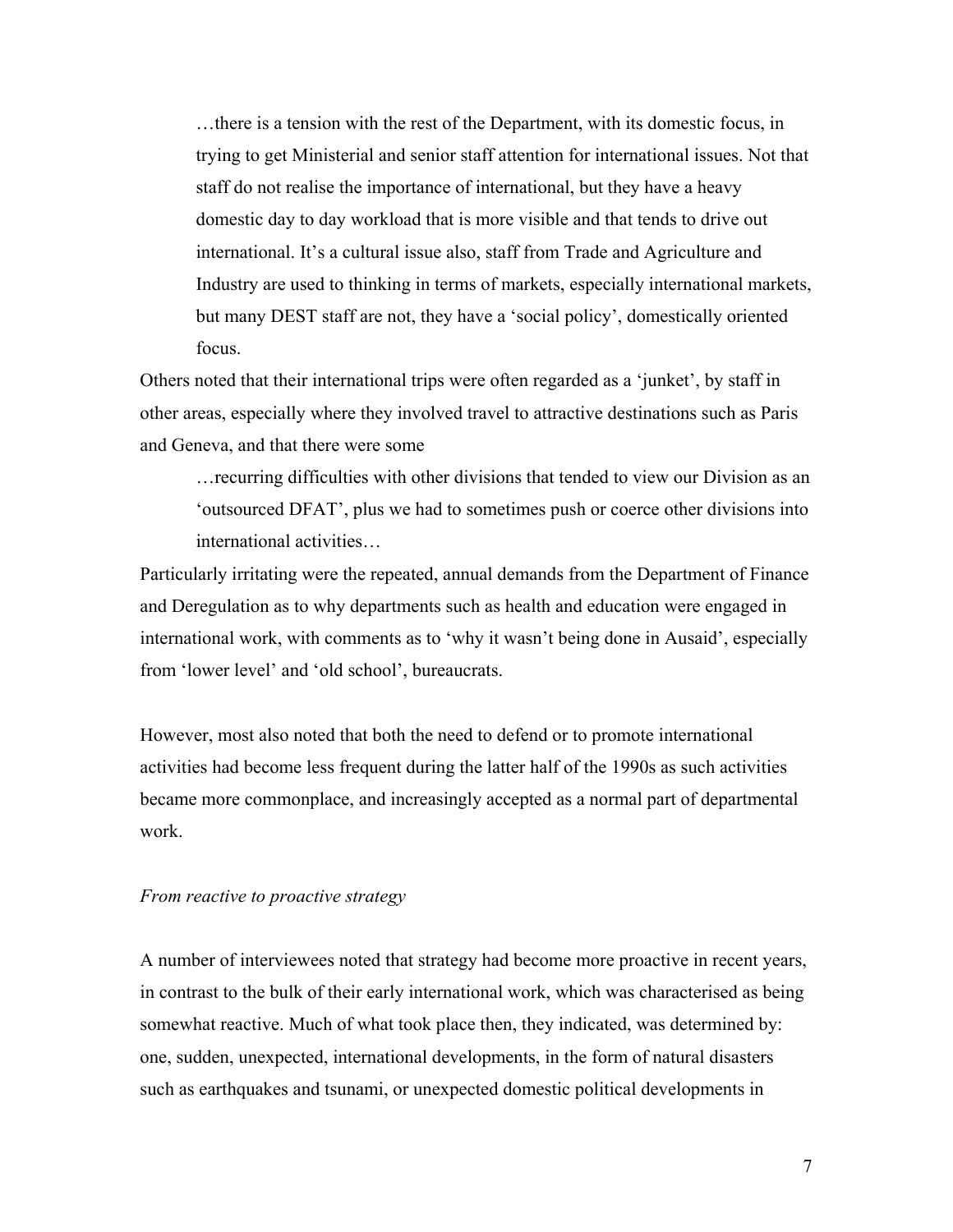neighbouring states; two, by the need for attendance at regularly scheduled international meetings, notably at international organisations, but also bilateral meetings. They noted that over time planning for international activities had become far more proactive, based on the annual development of specific plans for achieving a range of policy objectives, annual plans guided by longer term strategies articulated in the PBS. It was stressed that, nevertheless, international activities still sometimes involved the need to react rapidly to unexpected developments, for example, outbreaks of avian influenza in South East Asia.

The increase in planned and more systematic international activities has been particularly noticeable in both DAFF and DHA. In the former case, there has been a rapid increase in offshore activities designed to increase the governance capacity of states such as Indonesia and the small island states of the south and west Pacific. These have focused, for example, on programs intended to improve plant, animal and human health procedures related to the export of plant and animal products for the Australian market. The aim is to reduce the incidence of exclusion of such products from Australia by customs, characterised as a largely reactive response, and, in so doing to improve bilateral relationships, increase trade, safeguard public health and, of course, reduce customs costs. The motives involved were described as a mixture of humanitarian and economic, though several stressed the increasing emphasis upon the benefits of proactive planning for Australian trade.

## *Measuring objectives and targets*

While the development of a more proactive stance was noted it has not been without its difficulties, with interviewees repeatedly noting the challenge of setting clear, specific and measurable objectives and targets for their international activities. This is apparent on an examination of departmental budget statements, where it is rare to find examples with these characteristics in relation to international programs. In the case of DAFF, a department that has a complex set of international activities, one of its key international outcomes is improved access to international markets, yet its planned activities are rarely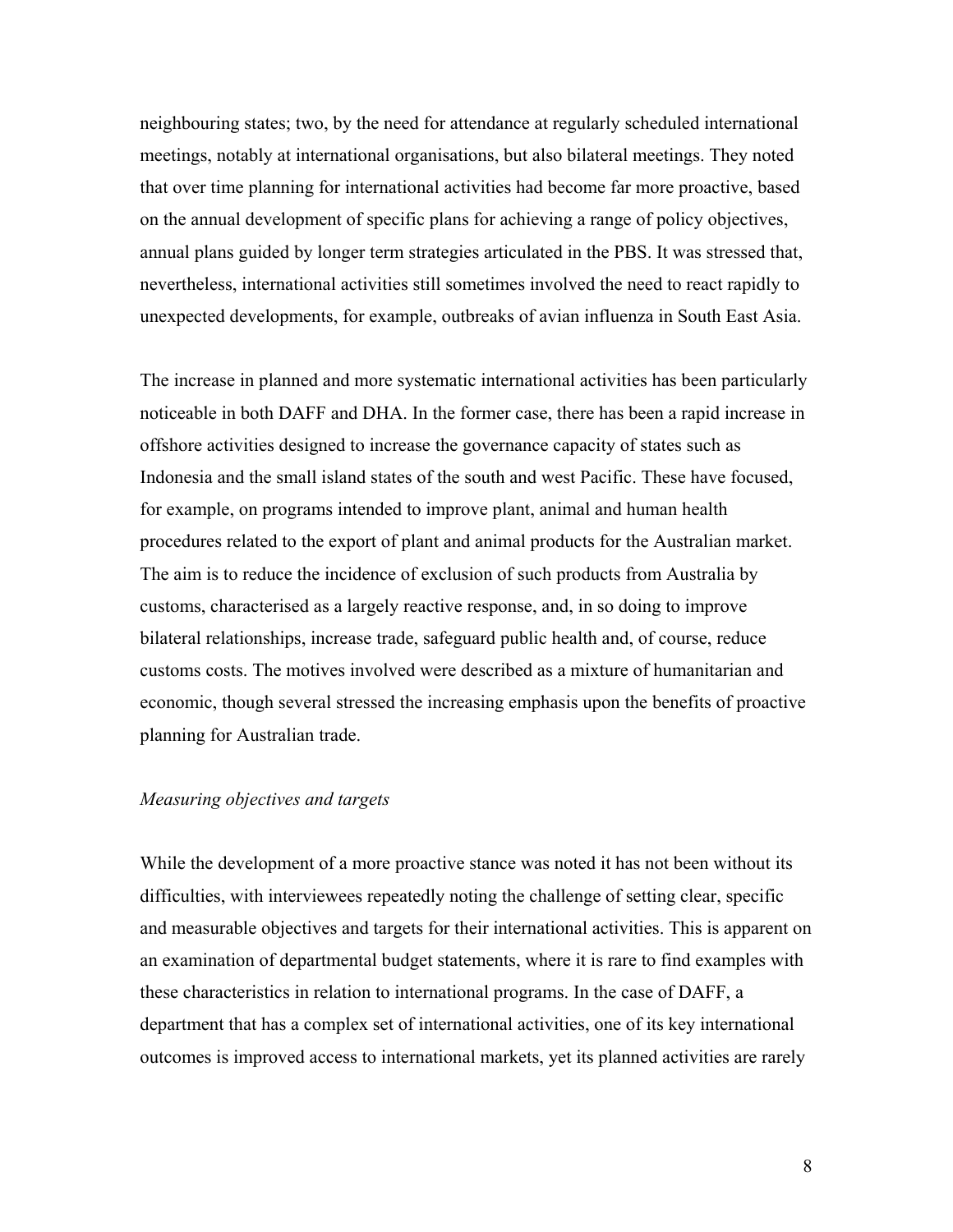quantified and are often somewhat vague (DAFF 2007: 44-6). One of its targets, for example, is that

Australian Government agreed strategic objectives are achieved in the development of international standards throughout 2008–09 (DAFF 2007: 46). Yet, the reader is not provided with a list of these strategic objectives, nor the international standards in question, nor a reference to where they might be obtained. Similarly, the reader is informed, without explanation or justification, that another target is that

Australia's interests are protected in progressing Codex Alimentarius working groups' standard on the conduct of foreign audits and the standard for certification (DAFF 2007: 46).

It is not that officers are unaware of the lack of precision and measurability of such targets, but that it is often inherently difficult to measure work performance where international discussions and negotiations regarding policies, regulations and standards is involved. The increasing development of bilateral free trade agreements was an area of work that was repeatedly noted in this regard, work made even more challenging by its rapid and largely unforeseen growth in the last decade, with Australia having

…concluded free trade agreements with New Zealand, the United States, Singapore and Thailand and is currently negotiating with ASEAN (jointly with New Zealand), China, Japan, Chile, Malaysia and the Gulf Cooperation Council. Feasibility studies on possible free trade agreements are being conducted with India, Indonesia and the Republic of Korea (DFAT 2008a).

A good example of the difficulties involved in determining strategy and measuring performance in the international arena can be seen in relation to the ATO's work regarding the concealment of assets in offshore tax havens. Its analysis of Australian Transaction Reports and Analysis Centre (AUSTRAC) information showed that over the five year period 2001-02 to 2005-06 total direct transfers regarding tax havens increased from A\$5.8 billion to A\$13.7 billion, an increase of some 230% (ANAO 2008: 11). In brief summary, ATO work to ensure that Australian taxpayers do not make illegitimate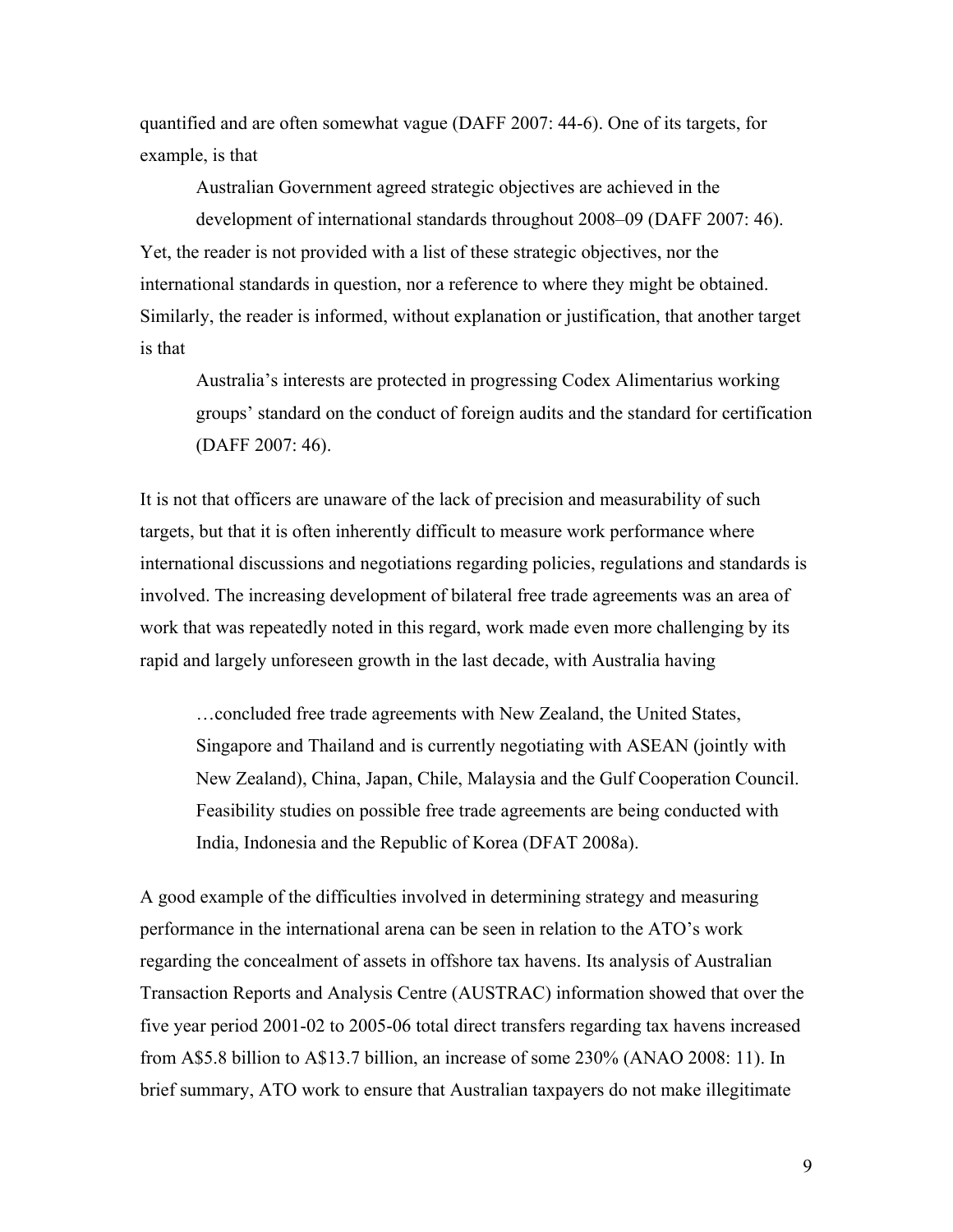use of tax havens is made extremely difficult because of an inability to easily access information, so that the illegitimate use of tax havens adversely impacts the national revenue base. Hence, it developed a risk management framework for its compliance work in order to enable a more effective, strategic approach to guide its detailed efforts (ANAO 2008).

However, while the ATO was praised for its attempts to adopt a more sophisticated strategy for dealing with this issue, an Australian National Audit Office performance report found that the key steering committee responsible for determining strategic direction had not met in accordance with its charter, failing to provide the expected, high level coordination needed for the approach and, importantly, that there was

…often no direct link between the measurement and the key outcome. A key management challenge for the Tax Office is how to measure the effectiveness and utility of their compliance strategies as they evolve in response to the changing nature of the risks (ANAO 2008: 13-14).

## **Funding and Managing operations**

The issues associated with funding and managing operations varies both across and within departments and units, in large part determined by the nature of their work and the environment within which it takes place. The International Quality Branch in the Department of Education, Employment and Workplace Relations (DEEWR), for example, has, for internationally focused units, an unusual, regulatory role, aimed at protecting the interests of international students and the reputation of Australia's educational system in overseas markets by ensuring compliance with the regulations. As a result it is faced with the challenge of working within a network of often tense relationships with a number of actors with sometimes conflicting responsibilities:

• one, with the other branches within DEEWR concerned to increase the numbers of international students studying in Australia, rather than to regulate the behaviour of education providers;

10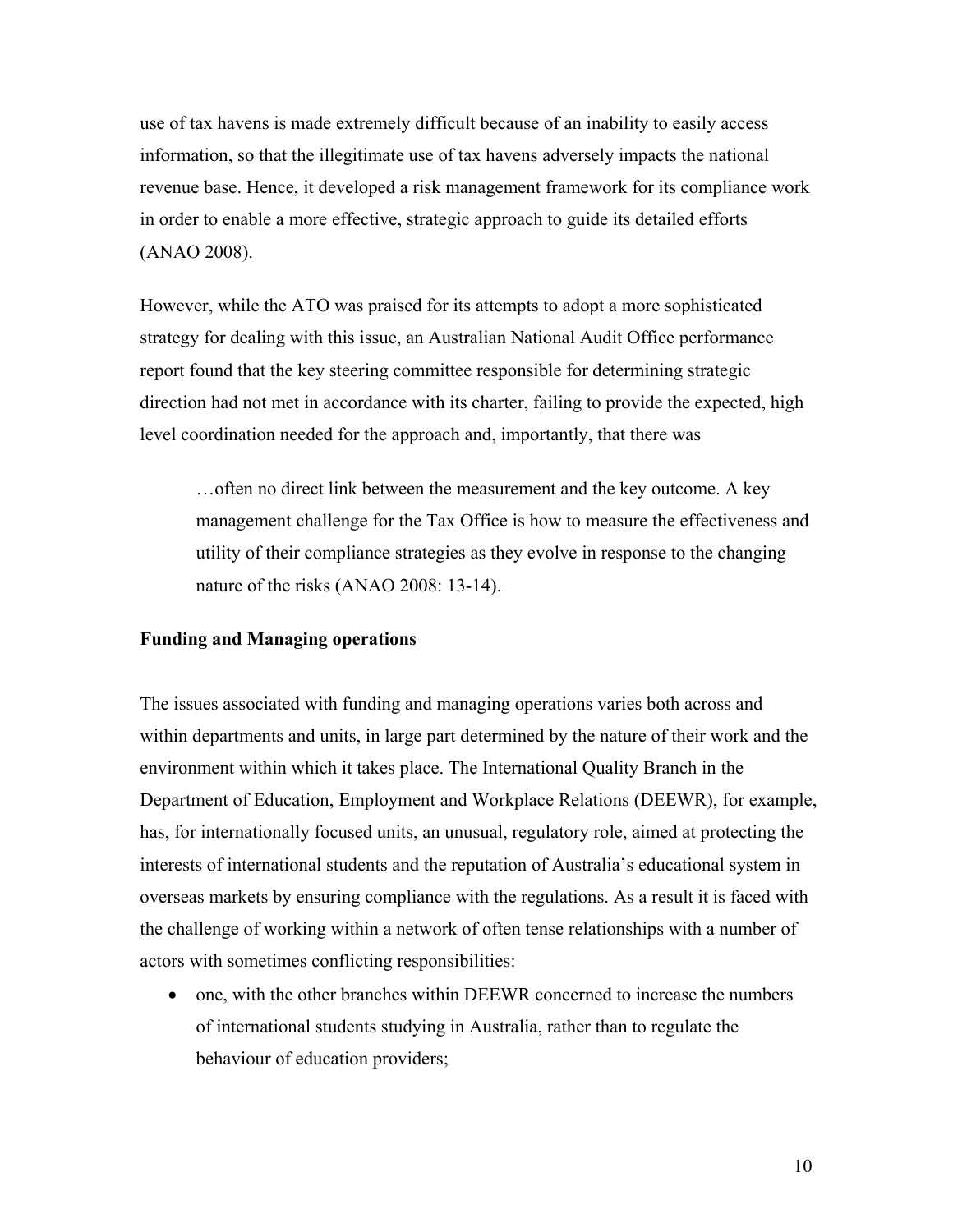- two, with public and private providers of education, especially when faced with the collapse or possible collapse of a private provider, such as the collapse of A to Zed International Pty Ltd, trading as the Australian School of Business and Technology (Australian Education International, 2008);
- three, with state departments of education, given that the federal regulation relies on complementary state regulation for effective implementation

 In contrast, the International Branch of DHA, for example, working within its Portfolio Strategies Division, has a less complex policy development and coordination role, providing strategic input regarding international issues into whole of department policy processes, facing much the same type of general issues as do all policy and strategic development divisions. Hence, the list of issues outlined in this section, for lack of space, focuses only on a small range of those indicated by interviewees.

### *Funding issues*

As with all departments, the funding of international activities takes place predominantly within the four year Portfolio Budget Statement cycle (PBS). In relation to international activities it was described by most of those interviewed as in many respects a 'bottom-up' process, especially as regards budget planning. It started, typically, from an estimate of the costs of mandatory international contributions to international organizations such as the UN, the OECD and the WTO and the costs associated with the desired level of engagement that was seen as essential to maintain and pursue Australian interests e.g. how many staff visit the WTO, with what frequency, etc. Hence, the bulk of the departmental units responsible for international work did not have to go through the full details of the annual budgetary process to gain approval for their international and related activities, as most were already agreed. Rather, within the context of the budget allocation the focus was on the development of annual plans as to the extent and type of international activities to be undertaken, focusing on changes to those already planned for the longer, four year PBS cycle.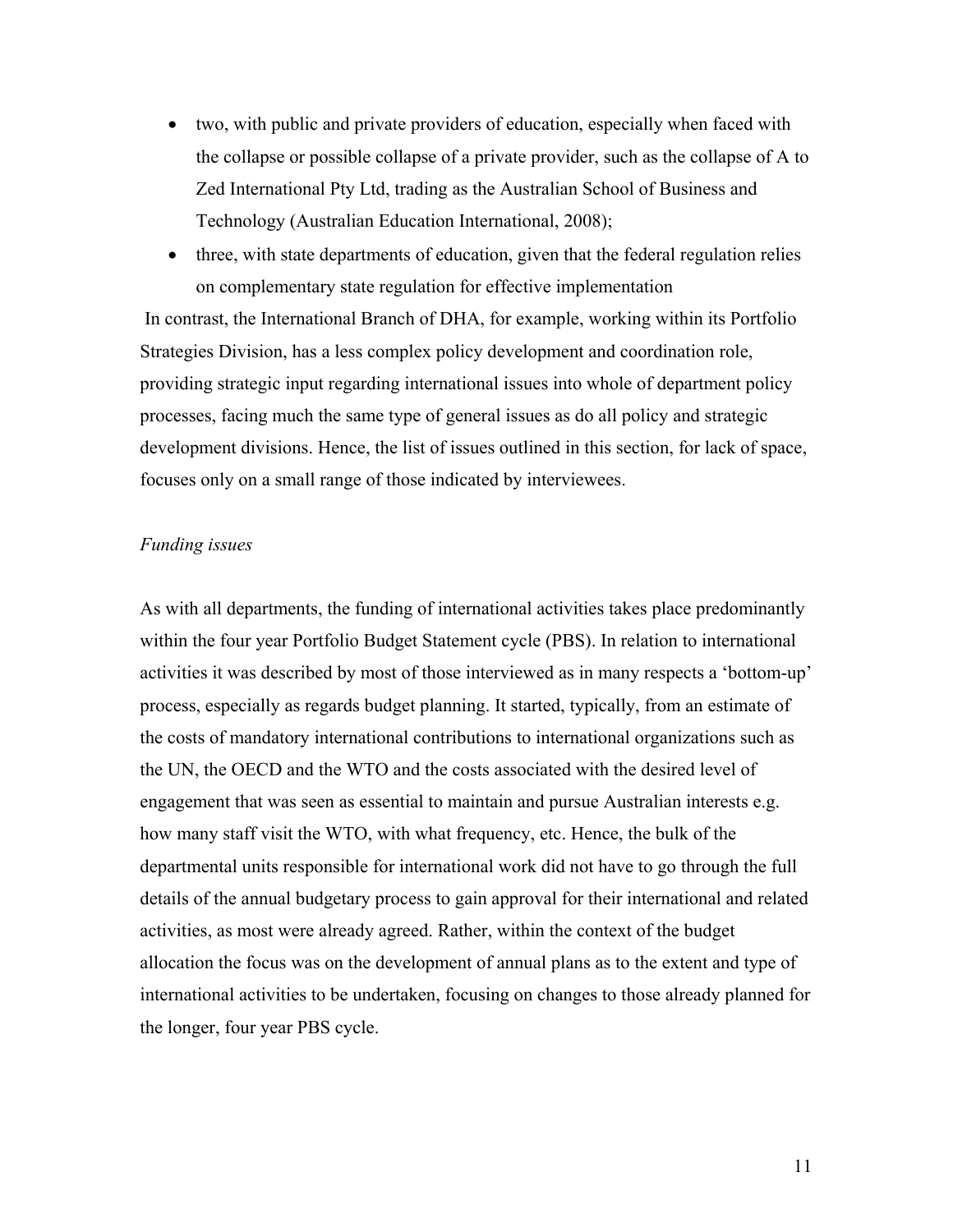While the funding process is thus largely routinised, three issues were emphasized by those interviewed: one, the fact that funding for their activities often came from several different program sources, posing a coordination problem at the unit level that they experienced less often with domestic activities; two, unexpected international developments and the costs involved; three, as signatories to international treaties and a member of a wide variety of international organisations, the annual increases in costs involved were difficult to control, given that they required the agreement of the other members of each organisation in question.

In DAFF, for example, the funding of international activities, notably offshore staffing, comes from several sources, including IFAS, the National Food Industry Strategy, the illegal fishing, Northern Australia initiative, plus from the relatively few activities funded directly by DAFF's International Division. As one interviewee noted in describing the complexity of funding '…it's a bit of a jigsaw puzzle as to how we fund these things.' This is a situation with advantages and disadvantages. It means that divisions and branches dependent, at least in part, on funds from programs under the control of other divisions and branches, or even other departments and agencies, are more vulnerable when it comes to funding cuts, given their relative lack of bargaining power. Their ability to persuade the funding unit as to the worth of their international input is of crucial importance in such situations. However, at least when it comes to major funding cuts where it is commonly regarded as easier to cut whole programs rather than parts of several separate programs, a unit whose funding comes from several programs is in a somewhat securer position, assuming that no one of those programs constitutes the bulk of its funding.

In regard to the unbudgeted costs of unexpected international developments the challenges imposed have varied. In general, the larger and more severe the development, such as a major natural disaster, the easier (relatively speaking), it is to gain addition funding e.g. activities adversely impacted by the 2004 Boxing Day, Indian Ocean tsunami – the sheer scale of the disaster seems to open up the Cabinet's purse. It was with smaller scale issues that funding typically becomes more difficult, for example, with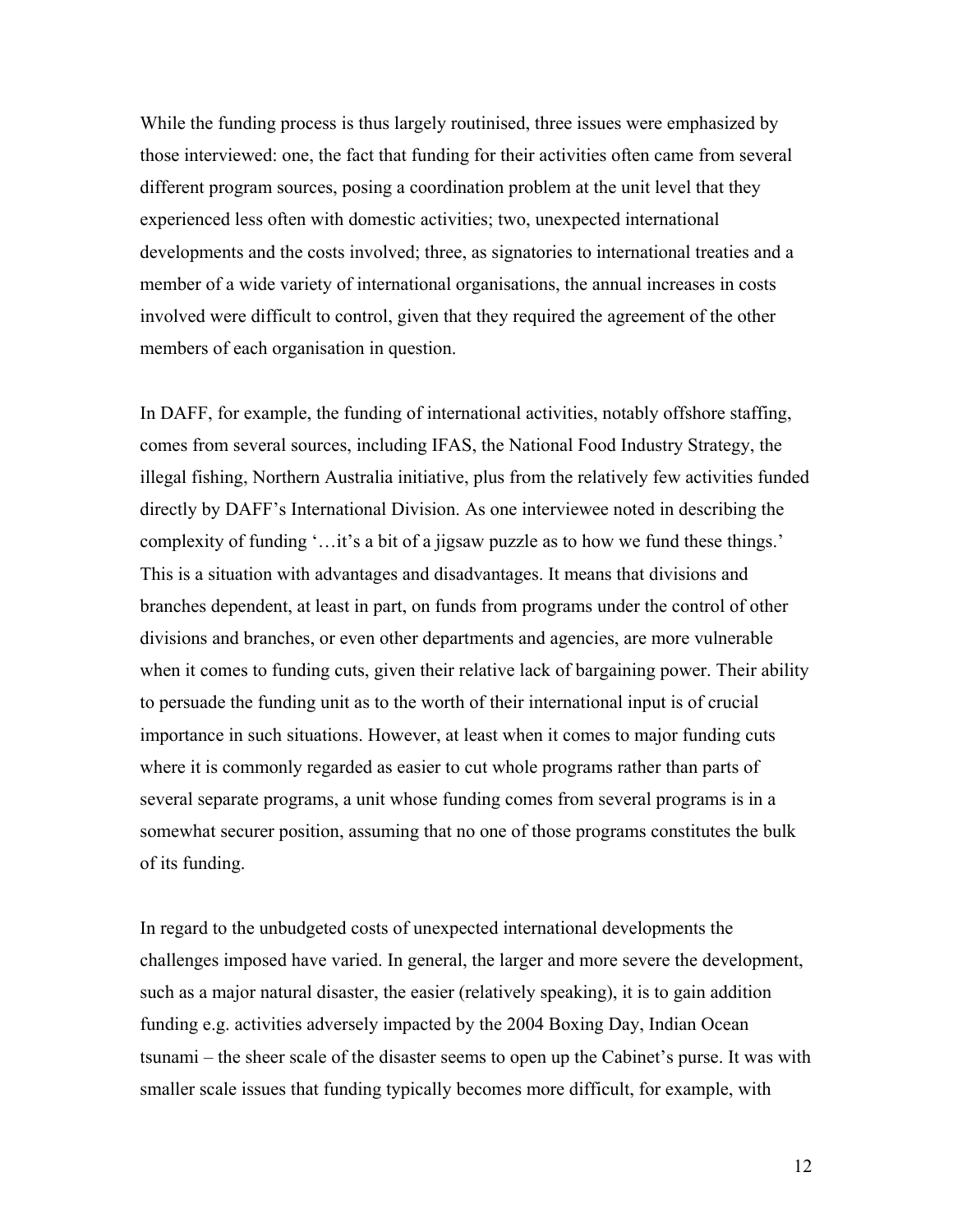those caused by the frequent delays to the WTO's Doha Round negotiations, or the costs associated with WTO dispute resolution cases involving Australia.

The cost of Australian membership of international organisations is significant, estimated at \$259 million for 2008-09 (Australian Government Budget 2008: 25). As noted, from a resource and funding management viewpoint controlling these costs represent a significant challenge for departmental managers as the task of identifying and, most of all, gaining agreement to cost savings in international organisations is extremely difficult, if not impossible although, for the most part, membership funding is carried on DFAT's budget. As described in the latter's annual reports over a number of years, it has constantly pushed for cost-saving reforms and budget discipline to international organisations, especially the UN organisations, with little evidence of success (DFAT, 2008: 116). This is also an area where some of the output measures of DFAT activities intended to indicate the success of the department and its staff seem to work in directions other than those which might be taken in the interests of economy. In regard to the measurement of DFAT's Output 1.1, Security, Nuclear Disarmament and Non-Proliferation, for example, two of the 'Quantity', indicators are:

- Number of representations made to other governments and international organisations in support of Australia's international interests
- Number of international meetings or negotiations (DFAT 2008b: 137).

There is no indication of a 'quality', indicator that involves a calculation of the costs involved in such representations, meetings or negotiations.

The difficulties associated with this area are highlighted in DFAT's performance measures for 'Administered items for Outcome 1 Contributions to international organisations', where the quality indicator is the

• Efficiency and timeliness of administration of contributions paid in accordance with the requirements of relevant organizations,

and the quantity indicator is the

• Number of international organisations to which Australia contributes (DFAT) 2008b: 164).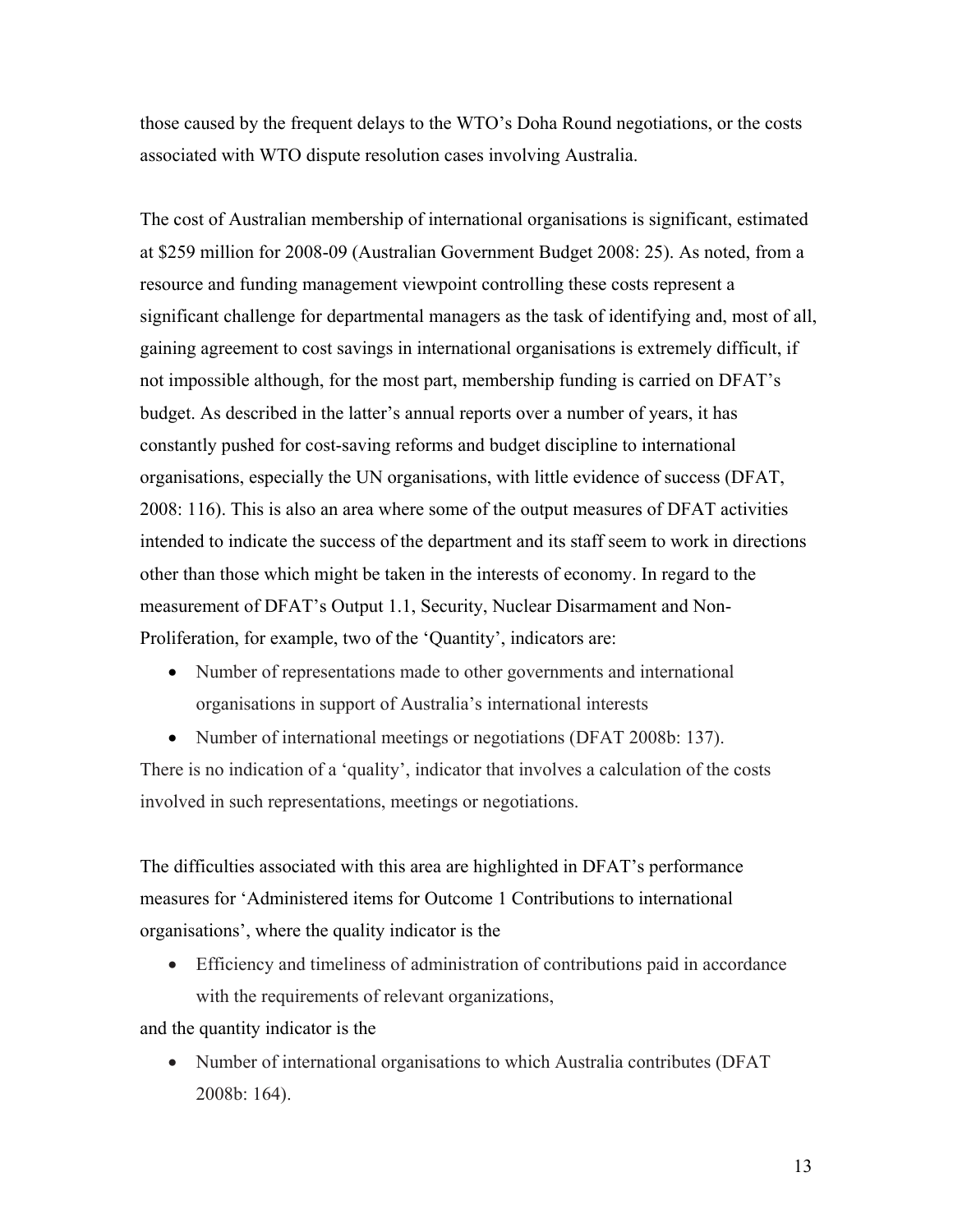While timeliness of dues is undoubtedly of some importance, it would surely do no harm if these indicators were complemented by one or two related to targeted reductions in expenditure on membership resulting from greater organizational efficiencies in bodies such as the UN, the WTO and the OECD.

#### *Workload issues*

Given the reported increase in international activities noted by all of those interviewed, it is not surprising that most also reported increased and sometimes initially unfunded workloads as an issue, though of varying degrees of importance, depending on the rate and extent of the increase. One official from DITR noted that

International activities have been relatively stable over the last five or six years.

There had been a ratcheting up over the years, but not in the last few years. In contrast, a colleague working in Invest Australia, a unit within the DITR portfolio, noted that its work had grown substantially, both by reorganisation and with additional staff and funding, though it was also noted, with a distinct sense of relief, that 'At the moment we're catching our breath!' Three Treasury officials noted that

… international work had expanded gradually over time in terms of extent and importance…

At the other extreme, DAFF noted that

The Bilateral branches had been faced with a dramatic increase in work in recent years in relation to the expanding number of FTAs in which Australia was involved.

Even where there is a seeming reduction in international workloads closer examination sometimes reveals a change in how that work is conducted, rather than an actual decrease in the extent of work. DITR, for example, at the time the interviews were conducted in 2007, was planning to reduce its six offshore staff to three. However, as explained to the author, DITR's overall international engagement had actually grown and was likely to continue to grow, but the means used for international activities had changed, with much greater use of electronic means of communication rather than a physical presence offshore.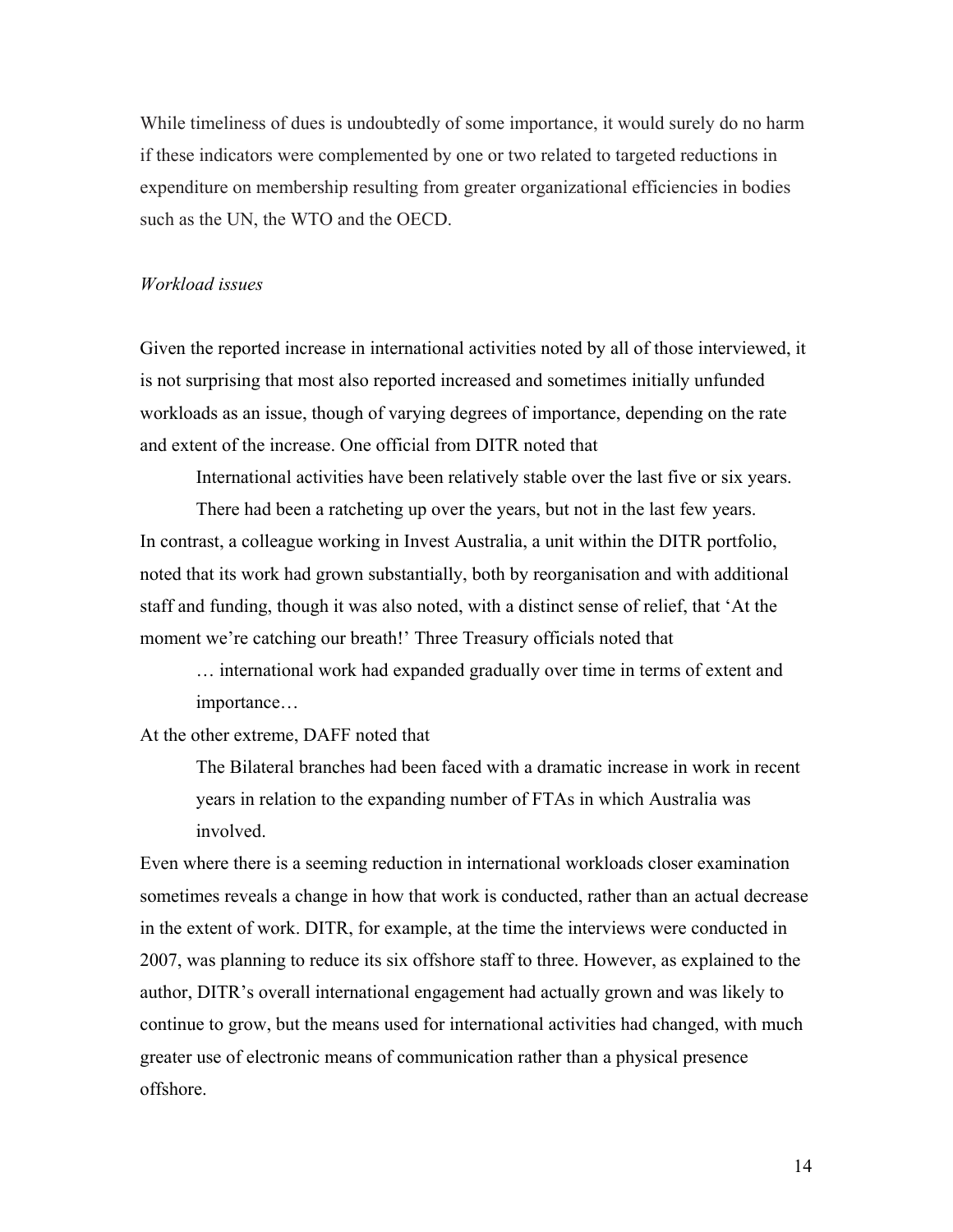The increase was not confined to the specialised international units in departments, but also involved a range of branches that added an international dimension to their work, either by running training programs for visitors or by offshore work. In several cases the increased load consisted either of new activities or an increase in the intensity of existing work. DAFF's two Bilateral Trade branches, as noted above, were faced with a dramatic increase in their workloads after 2000 in relation to the expanding number of free trade agreements in which Australia became involved. This entailed a considerable range of activities, from additional and recurring consultation with interested parties, both inside and outside government, to high level economic analysis as to the possible impacts of free trade for a range of agricultural products, extensive coordination with the relevant DFAT team coordinating work at the whole of government level, and negotiations with officials in the other country.

As well as new activities most interviewed noted a substantial increase in the work involved in hosting visiting staff from other countries, or delegations keen to learn how DAFF undertook its work. The causes of the increase were several, but, in particular, the move to a more proactive stance in international work regarding capacity building in neighbouring states was singled out as a prime cause. Areas of greatest interest included departmental work and procedures in relation to quarantine and how it managed its involvement with international organisations such as the WTO, to the extent that the department annually had more overseas requests for such sessions than it could cope with, having to turn down several requests for such visits and meetings.

The increased emphasis on capacity building has also resulted in an increase in offshore work by departmental staff, though the extent and type varies greatly between departments. In DAFF, offshore work based on funding largely provided by AUSAID, is for a variety of training programs in plant and animal health, plus the setting up surveillance mechanisms for diseases. Much of this work relates to quarantine policy and three sequenced areas of work, pre-border, border and post-border activities e.g. to help control avian flu initiatives in Indonesia to stop it spreading to Australia, or the control of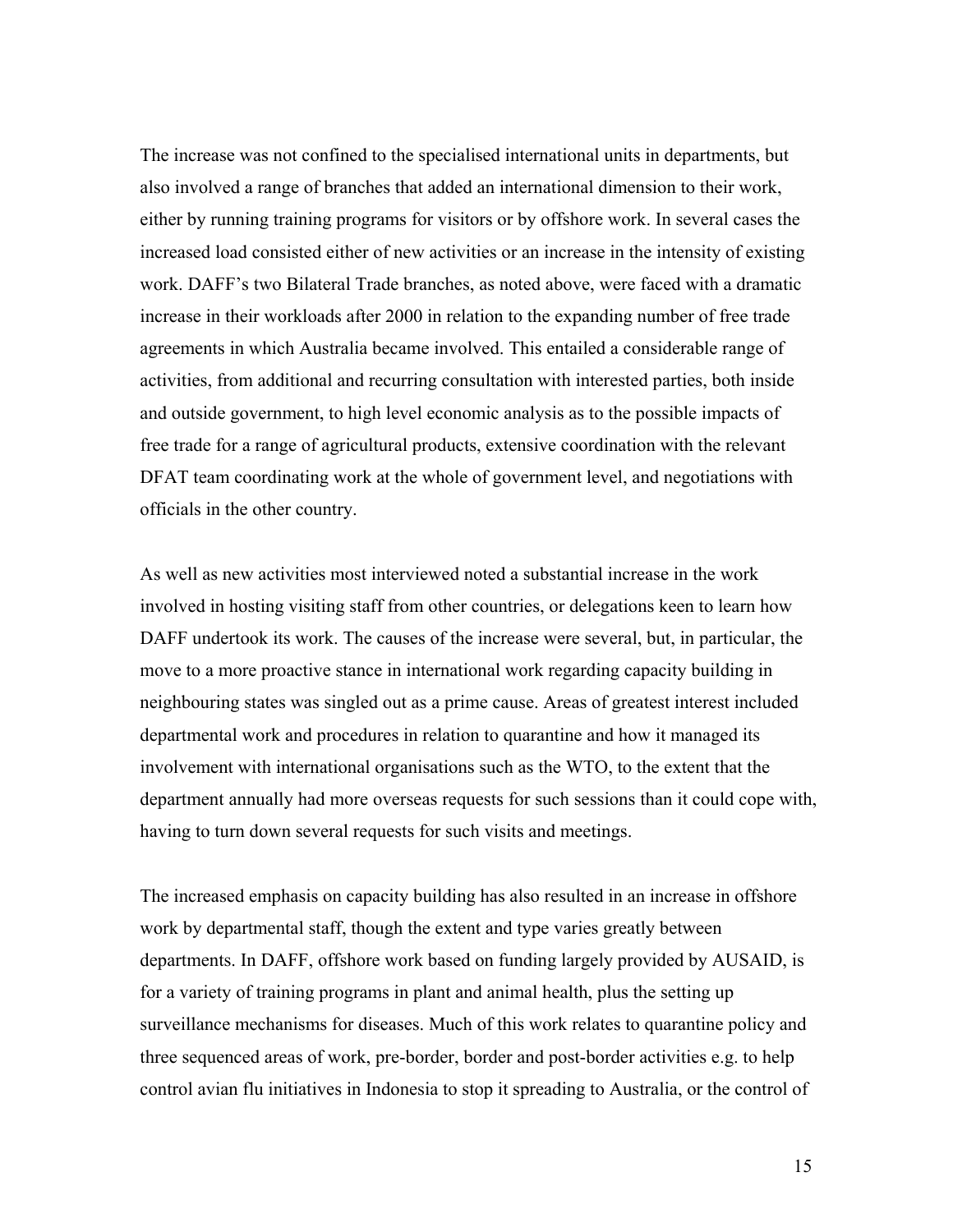foot and mouth disease in Thailand. The DHA has had similar experiences, especially in relation to health security, with a noticeable increase in the provision of onshore training and advice to public servants from the Asia-Pacific region. As one senior official in the DHA noted in regard to capacity building and workloads,

We've deliberately gone out with Government encouragement and targeted countries such as Vietnam, Indonesia, and China. This led, for example, to the creation of an Office of Health Protection, now the area that's driving that sort of international engagement. We are much more proactive than we were – as diseases, for example, cross state boundaries, so we need to respond internationally. It's in our national interest, as well as being a good corporate citizen, to help and work in the region, with a focus on capability building in countries such as the Solomons and PNG, which have very limited health systems and resources. So we actively work with them, for example, in building up their executive leadership. We meet two or three times a year with heads of health areas in the region, quite informally, as well as providing technical assistance. It's not done through multilateral organisations such as the WHO, though they know about it and are happy with it.

In most cases interviewees noted that funding for increased international workloads eventually did 'catch up', with the workload so that pressures had eased over time for those activities which had become an established part of the Department's activities. It was only in those departments, notably DAFF and DHA, that the increase had been more or less continuous, with work pressure unremitting.

Several officials also noted that, along with the increase in workload, adequately funded or not, it was difficult to judge the actual international workload of colleagues as: one, it sometimes took place offshore, making observation of the actual load difficult; two, a great deal of it took place via the phone, email and video conferencing, again making its extent and impact difficult to assess; three, that, at least on occasion, the increase in workload reported by staff was a short term phenomenon caused by having to gain new knowledge regarding the international area involved.

16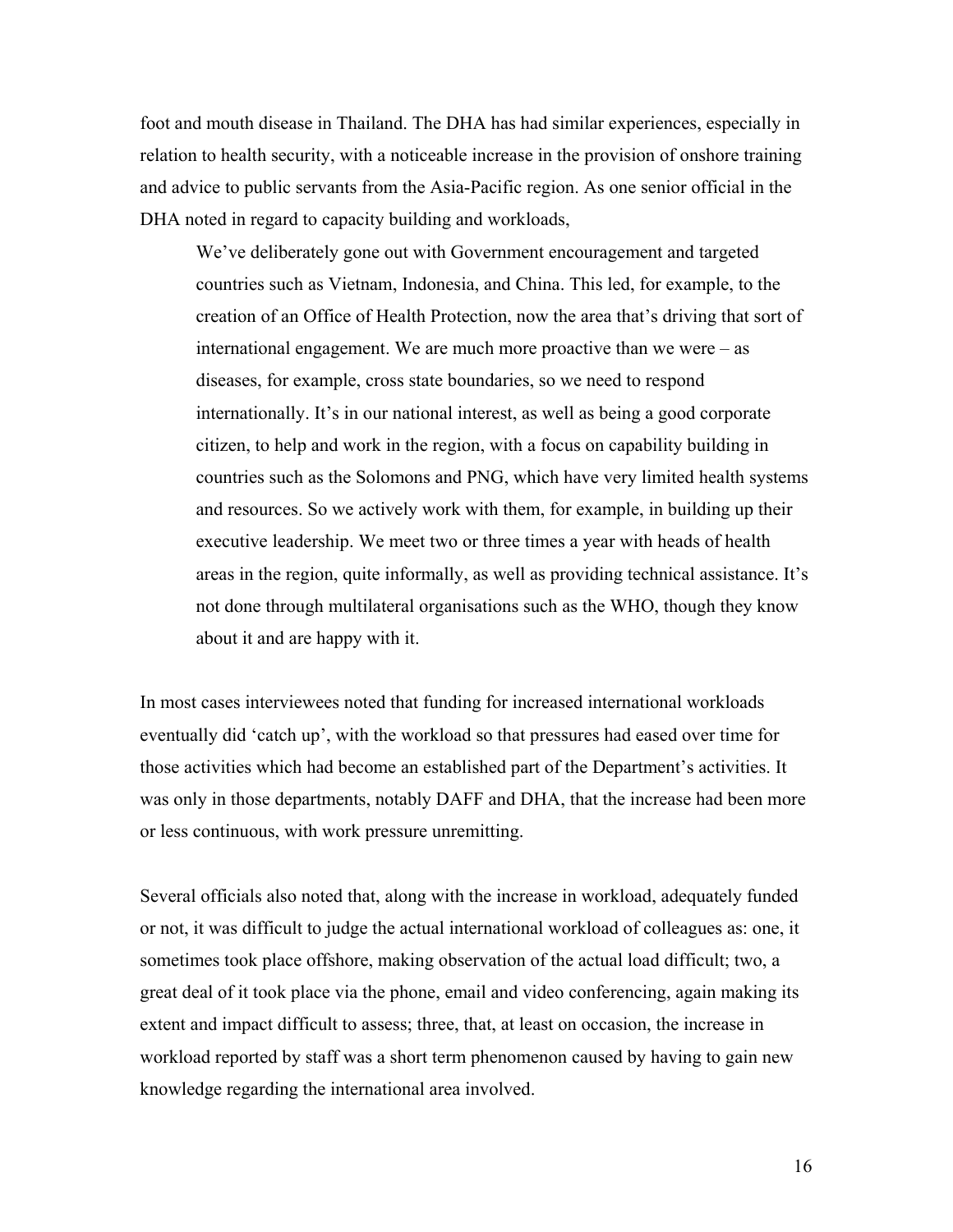#### *Intra-portfolio, inter-portfolio coordination*

Without exception, all those interviewed indicated that the coordination of work both within and across departments and agencies had become a substantially more demanding and important task as the range and type of international activities had grown. This has resulted in most departments either establishing one or more coordinating units at branch or divisional level, or assigning that responsibility to an existing unit in the attempt to ensure whole of department coordination of international activities, from the planning to implementation phases of their work (Carroll 2008). The coordination work identified as most significant and challenging fell into two broad areas:

- Intra-portfolio coordination, across the range of divisions, branches and portfolio agencies, including coordination with off-shore staff in embassies, international organisations and seconded to other governments on a range of projects.
- Inter-portfolio coordination, across all departments and agencies.

The extent and focus of the coordination task in any of these two broad areas varies greatly across departments, with those most heavily involved in international work typically having the largest units, often at divisional level, sometimes with several branches responsible for coordination in specialized areas of work. Hence, it is difficult to generalise about the issues involved. DEEWR's International Group, for example, has four specialized branches regarding the international dimension of education, with several others working in the areas of employment and workplace relations (DEEWR 2008). Similarly, DAFF has four specialized branches in its Trade and Market Access Division, two on a bilateral and geographic basis, plus one for fisheries matters and one for multilateral trade, focused primarily on the WTO and OECD. At the other extreme the Department of Human Services has no specialized coordinating unit responsible for international activities, such work being a part of its general Policy and Strategy Division (DHS 2008). It should be noted that the lack of a specialized unit does not mean that the Human Services Portfolio undertakes no or limited, international activities, given the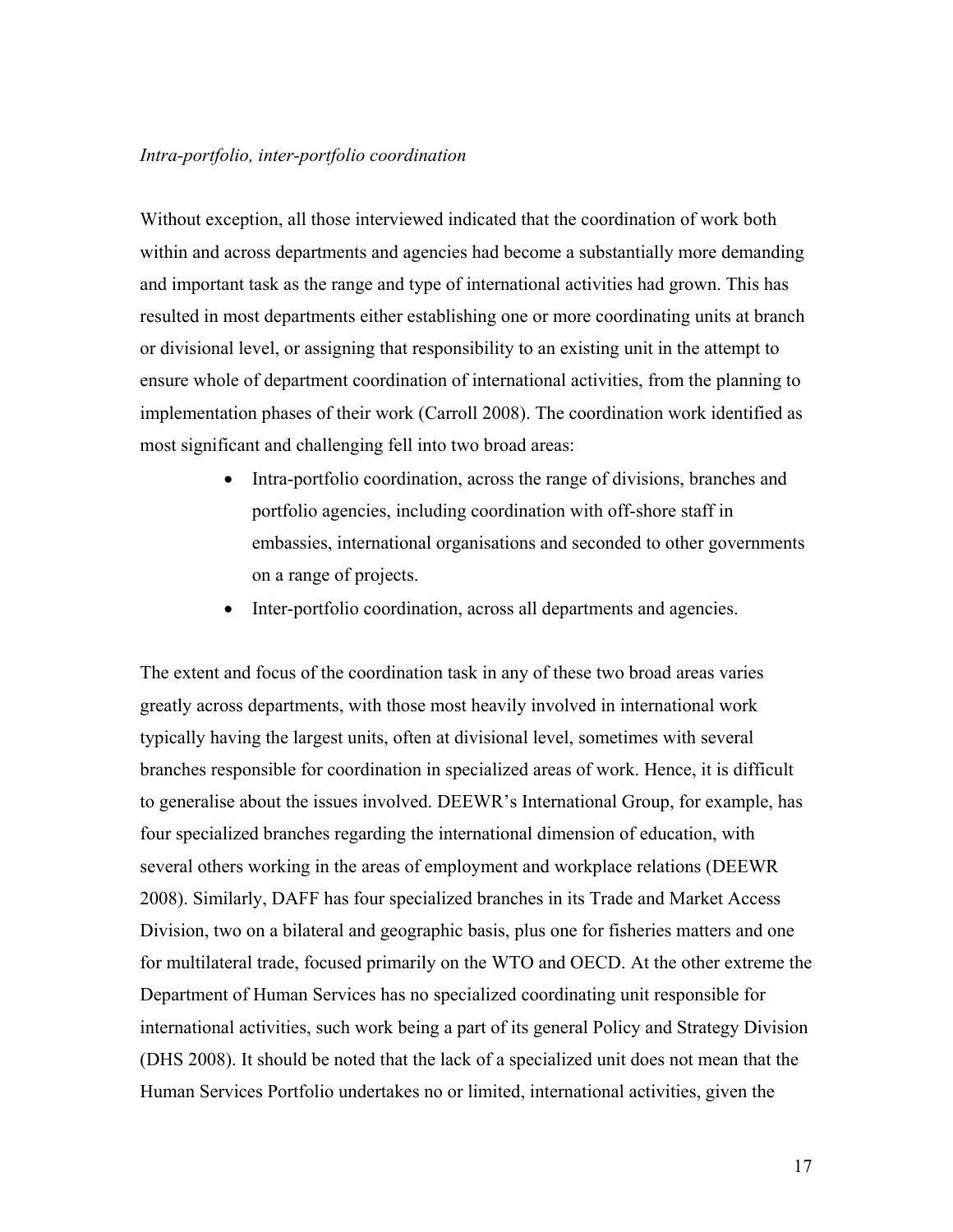extensive international child support work of its Child Support Agency, governed by a series of international agreements (CSA 2008).

In regard to intra-portfolio coordination the experience of most departments reveals what seems to be a common, three stage sequence of developments to improve coordination: one, reaching the agenda; two, structural differentiation and planning; three, further structural differentiation. The first stage commences with a realisation that a number of different branches are undertaking international activities, activities that often have unanticipated, cross-branch implications. The realisation first emerges in the informal, person to person, particularly supervisor to supervisor communication most characteristic of coordination processes. Where international coordination issues then become more frequent it sparks further discussion at more formal, inter-branch or/and divisional meetings, in turn leading to them becoming a regular item on committee agenda. As an official from the Department of Environment and Water noted

The biggest change in the Department's international work is that it has become much more integrated, because branches tended to act separately with little coordination, or staff failing to write reports following attendance at, for example, World Heritage meetings…. Other departments had similar problems but we are now regarded, as noted in PM and C recently, as much more 'zipped up'.

Similarly, over time international issues then gain a more prominent place at the highest level, on the departmental Executive committee, or, in departments such as Environment and Water, the creation of a specialised, department-wide, International committee (sometimes a sub-committee of the Executive committee). Interestingly, while several departments had established specialised international committees, most of them have been wound up after varying periods of time. As a senior DAFF official noted

We have no specialised, DAFF international committee, though it was tried in the past and failed, perhaps because too many junior staff were becoming involved, with too low a status. All the Deputy Secretaries now have international responsibilities of one shape or another, so the aim is to ensure that international work is seen as a normal part of the work of the DAFF.

18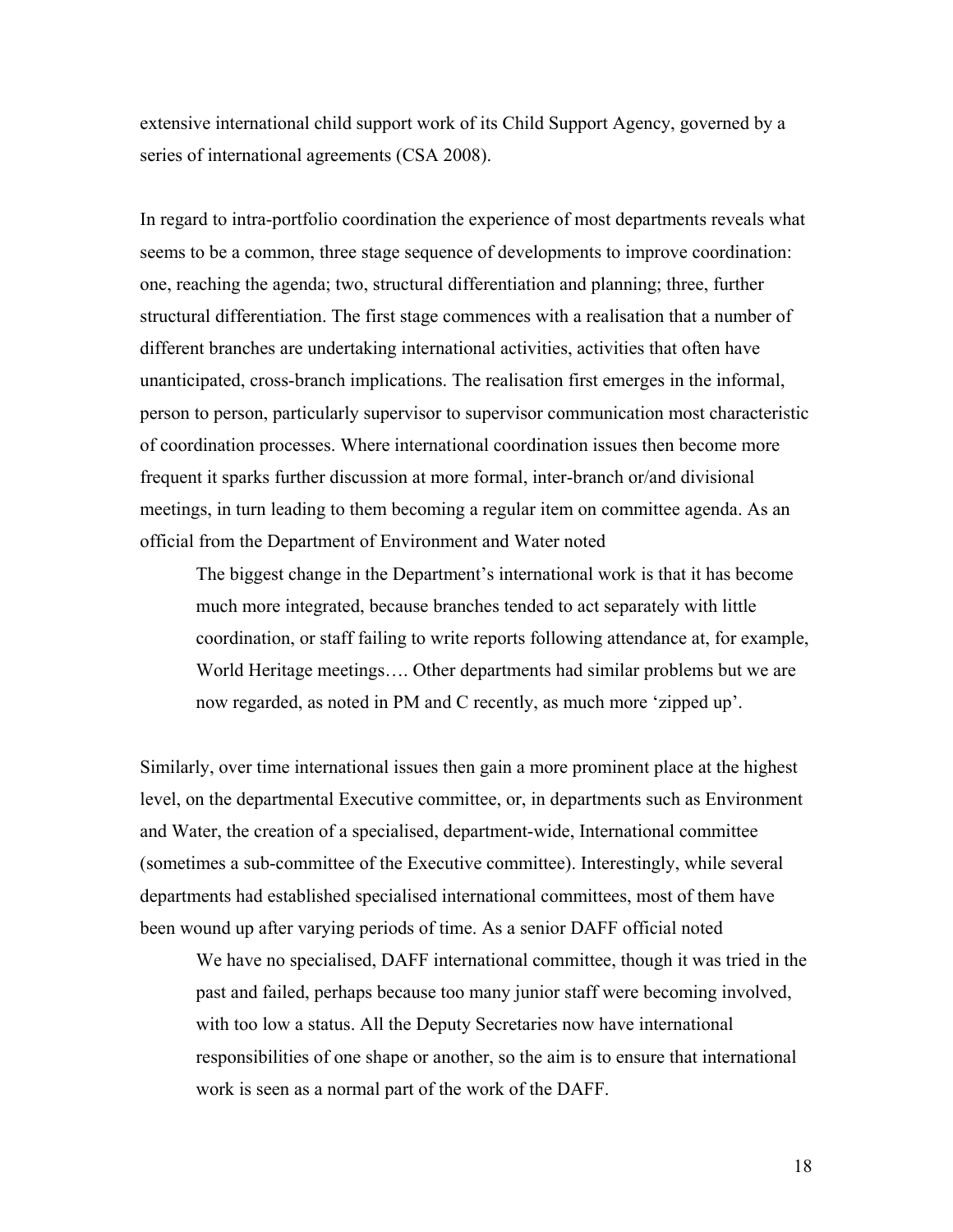A second stage occurs as international activities grow even further in extent, frequency and importance, typically leading to one or more of three developments: one, the assigning of whole of department coordination responsibilities to an existing branch or division, often the relevant departmental policy branch; two, the creation of an entirely new international branch with primarily coordination responsibilities; three, the development of whole of department, division or branch international plans of various types, often accompanied by the creation of one or more advisory committees to provide advice from non-governmental stakeholders, such as the Stockholm and Basel Policy Groups in the Department of Environment and Water. One senior official at Deputy Secretary level indicated that one of the important drivers for this type of structural differentiation and specialisation was

Much more heightened awareness of cross over issues, for example, the EU might be running with seemingly unrelated issues in differing international fora, but then they turn out to be related, part of a strategic move by the EU, and we've had to develop a greater whole of department or whole of government awareness of this. A DITR official stressed the importance of both plans and the process of planning as effective forms of coordination, both in making staff aware of the need to be aware of the wide ranging implications of some types of international activities and, of course, in providing a guide to the staff involved.

A third, less common stage in the sequence of coordination stages, most evident in DAFF and DEEWR, is a further structural differentiation within the unit responsible for international coordination into a series of specialised coordinating branches, sometime accompanied by organising the differentiated branches into a new division. DAFF, for example, now has a Trade and Market Access Division containing: one, a Multilateral Trade Branch, coordinating departmental activities related to international organisations, notably the WTO; two, an International Fisheries Branch; three, a Bilateral Trade Branch with responsibilities for the Americas, South East Asia, Indian sub-continent and Pacific; four, a Bilateral Trade Branch responsible for North Asia, Europe, Middle East and Africa. Each of the branches usually has a range of responsibilities in addition to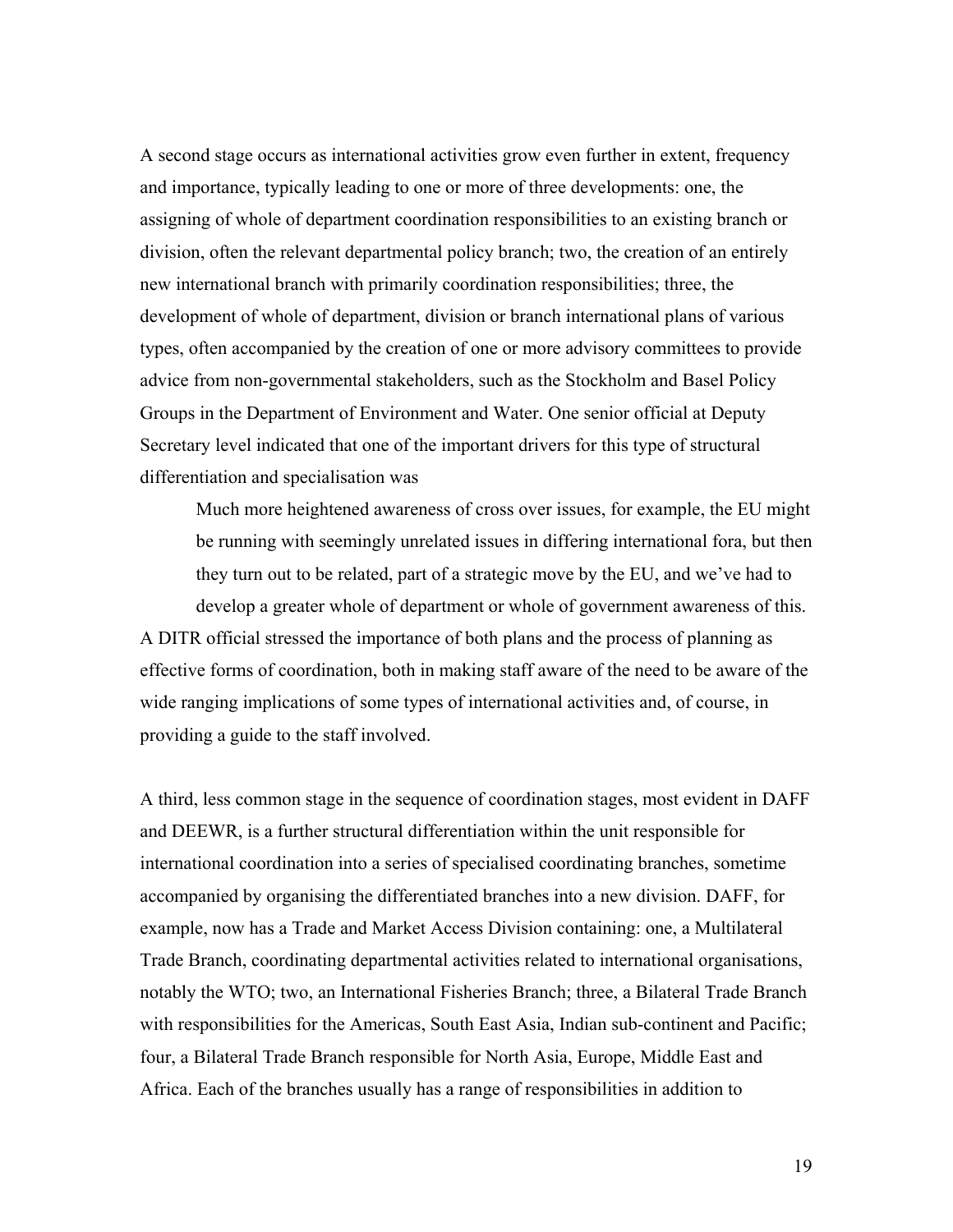coordination, most often providing support for the relevant international activities of line branches within the Department.

As with the need for intra-portfolio coordination, there has been an increase in the need for inter-portfolio coordination, for example, in regard to trade and export development and promotion, involving as many as eighteen different departments and agencies (ANAO 2000: 12). The aspects noted by interviewees focused on: one, the fact of growth in the volume and intensity of such coordination, especially with, and by, DFAT; two, the increased use of newer means to achieve coordination. The need for inter-portfolio coordination, already evident in most departments, was given added impetus in 2002 by then Prime Minister John Howard, who noted that

Some of the most challenging policy choices faced by government are those that cross the traditional boundaries between Cabinet ministers' portfolios and between the Australian, State and Territory levels of government… (T)asks that run well beyond the remits of individual ministers…are whole of government problems and their resolution requires a long-term strategic focus, a willingness to develop policy through consultation with the community and a bias towards flexible delivery that meets local needs and conditions (Howard 2002). . (The Hon. John Howard, MP, Prime Minister, *Strategic Leadership for Australia: Policy Directions in a Complex World*, November 2002.)

The need to achieve better inter-portfolio coordination was then taken up as a priority by the Management Advisory Committee (MAC), whose key report stressed the need for coordination to meet international demands in a world where not only DFAT, but other departments had primary responsibility for international activities (Management Advisory Committee 2004: 25-6). In particular, it was felt that

Building a stronger culture of consultation on international activities is important, given the increasing linkages between international issues and domestic policy matters (Management Advisory Committee 2004: 26).

20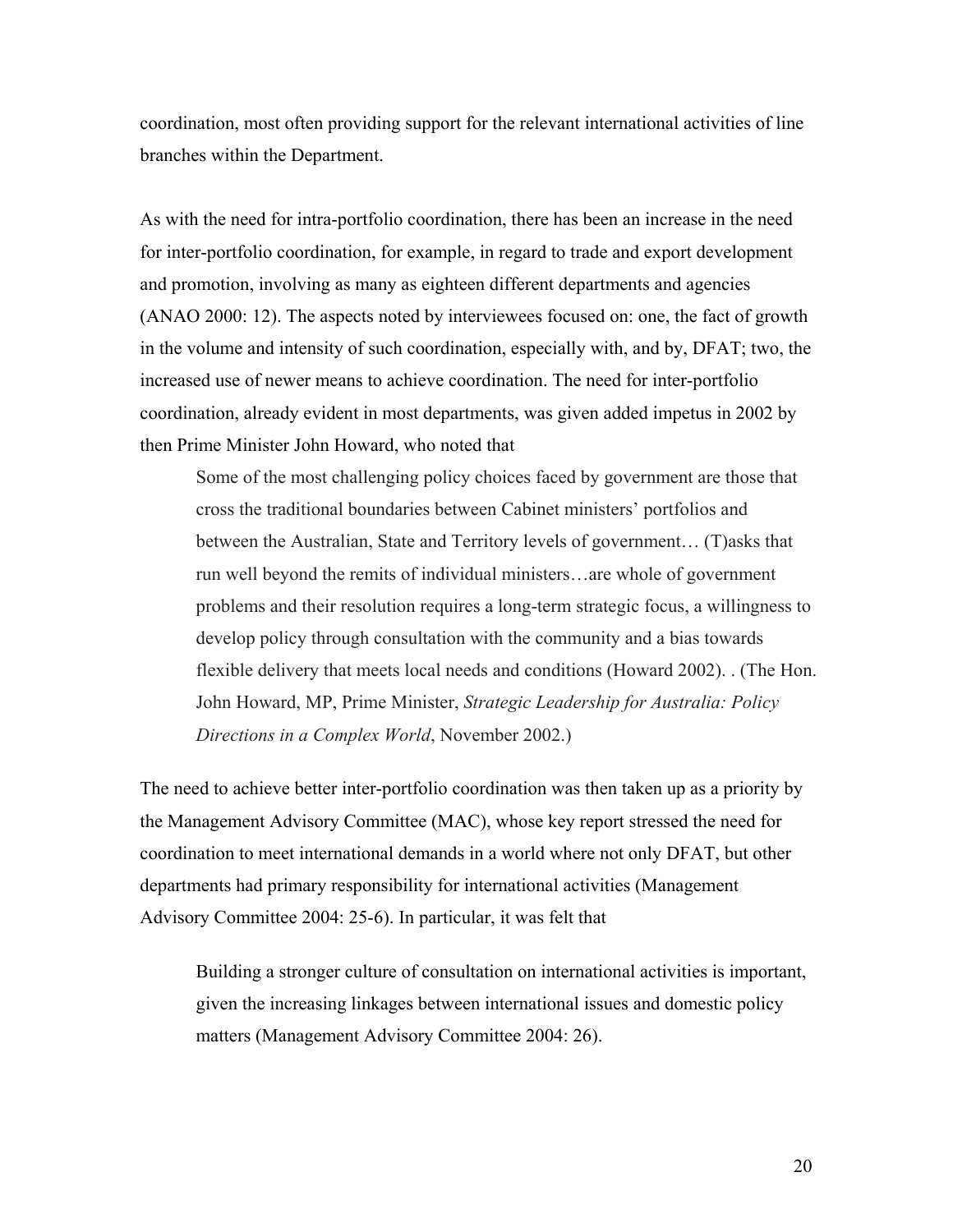The responses of those interviewed in 2007-8 suggested that such a culture had been established in relation to international activities, with several noting that both the processes of, and the outputs from, interdepartmental coordination had been more positive in recent years, with comments such as '..links with DFAT are better…', '… the Taskforce works closely with DFAT…', '…the relationship with DFAT is very important…', and 'Engagement with overseas posts is now much better, using the DFAT systems.'. An ANAO review of DFAT's management of Australia's bilateral relations also found that feedback from other departments regarding its performance '…was consistently positive....', and that

DFAT engages in a timely manner with other Australian Government agencies in the implementation of bilateral priorities—both planned and in response to unexpected developments (ANAO

The area noted most frequently by interviewees in regard to coordination with DFAT was that involved with the increasing number of free trade agreements entered into and planned from 2000 onwards. The work involved typically focused on the use of the coordinating device of a special purpose team of officials drawn from DFAT and other relevant departments, notably DAFF and DITR, rather than the traditional interdepartmental committee (IDC), which was regarded as 'too slow'. In turn, the core team was supported by officers in a range of departments, based on their expertise (Goode 2005).

In addition to the above developments departments sometimes establish a temporary, cross-branch or cross-departmental, project-based unit to deal with issues of complexity and political sensitivity. This is illustrated by DAFF's Apples Taskforce, set up in 2008 within its Trade and Market Access Division to coordinate input regarding the case brought to the WTO by the New Zealand Government regarding Australia's quarantine measures for apples imported from New Zealand. As well as various branches within DAFF, the Taskforce works closely with DFAT, the Attorney-General's Department and Australian representatives at the WTO (DAFF 2008:100).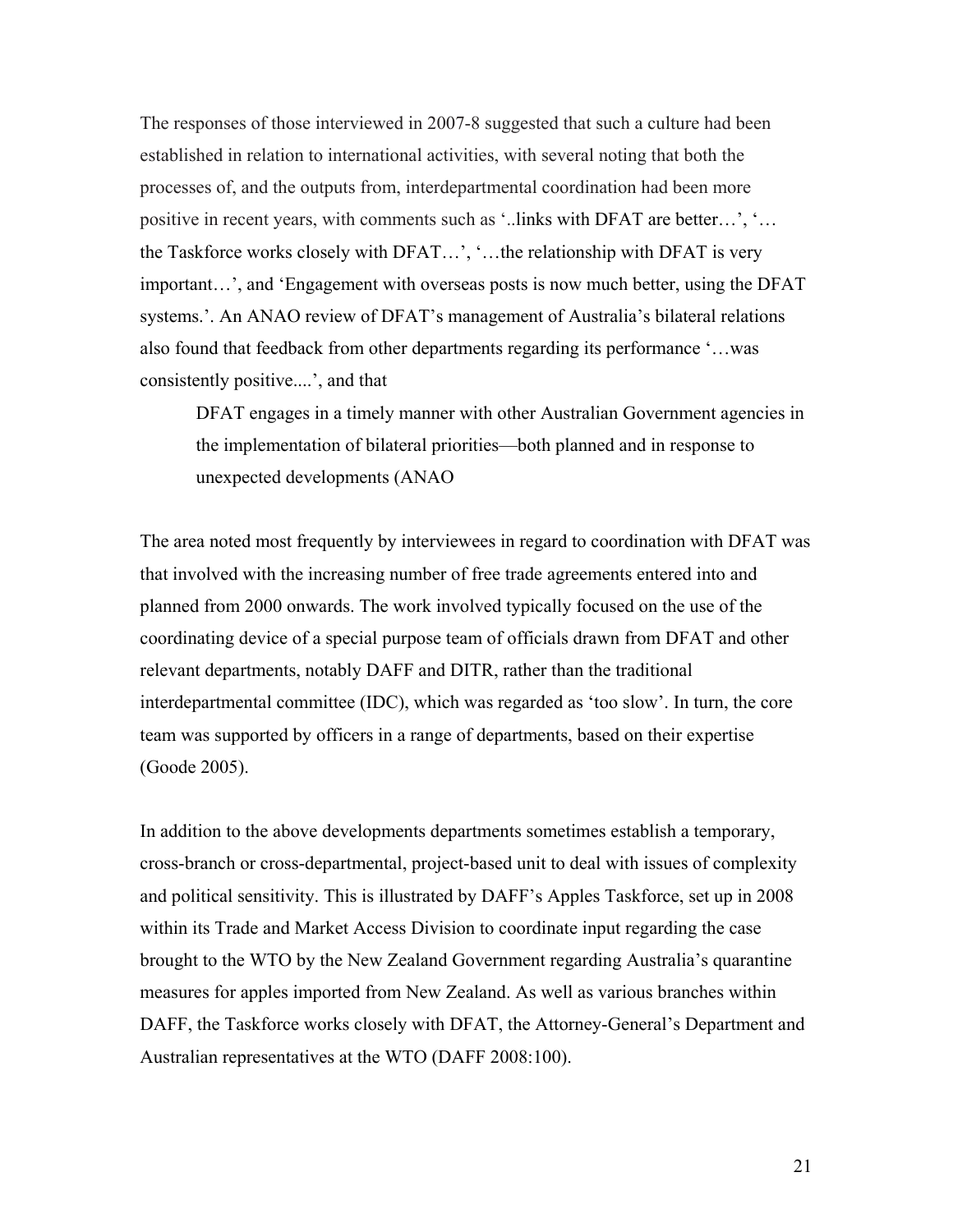However, while coordination via specialised project teams has grown, as has the introduction of whole of government, special purpose agencies such as the Australian Greenhouse Office, most interviewees stressed that the most typical and frequent means was informal, person to person communication, often on a face to face basis and, increasingly important, by means of the now ubiquitous email (Management Advisory Committee 2004: 39).

#### *Implementing international treaty obligations*

Finally, an area noted by those in several departments concerned the rapid increase in the work involved in ensuring Australian observance of its obligations springing from international treaties, including, but not restricted to the FTA's noted above. Since 1990, for example, some

- Ninety eight treaties have been acceded to, but not yet ratified or entered into force
- One hundred and sixteen treaties have been ratified, but have not yet entered force, and, most dramatically,
- Six hundred and sixty nine treaties have entered into force (DFAT 2008c).

The work involved in regard to these treaties varies a great deal, depending on the nature and extent of the treaty. It includes work on their development and negotiation, such as those involved in FTA's as described above, plus, usually, a National Interest Analysis and Regulatory Impact Analysis. Similarly, there is work involved in their implementation, though this may range from no additional activity where Australia's existing legislation fulfills the treaty obligations, to substantial work on new legislation or substantial alterations to existing legislation and its implementation. As a member of the WTO, for example, Australia is committed to participation in its rules-based activities, notably its complex dispute settlement process, and the administration associated with being a party to such a dispute is considerable e.g. the case brought by New Zealand in regard to the importation of apples into Australia that led to the creation of an Apples Taskforce in DAFF (DFAT 2008e, DAFF 2008:100),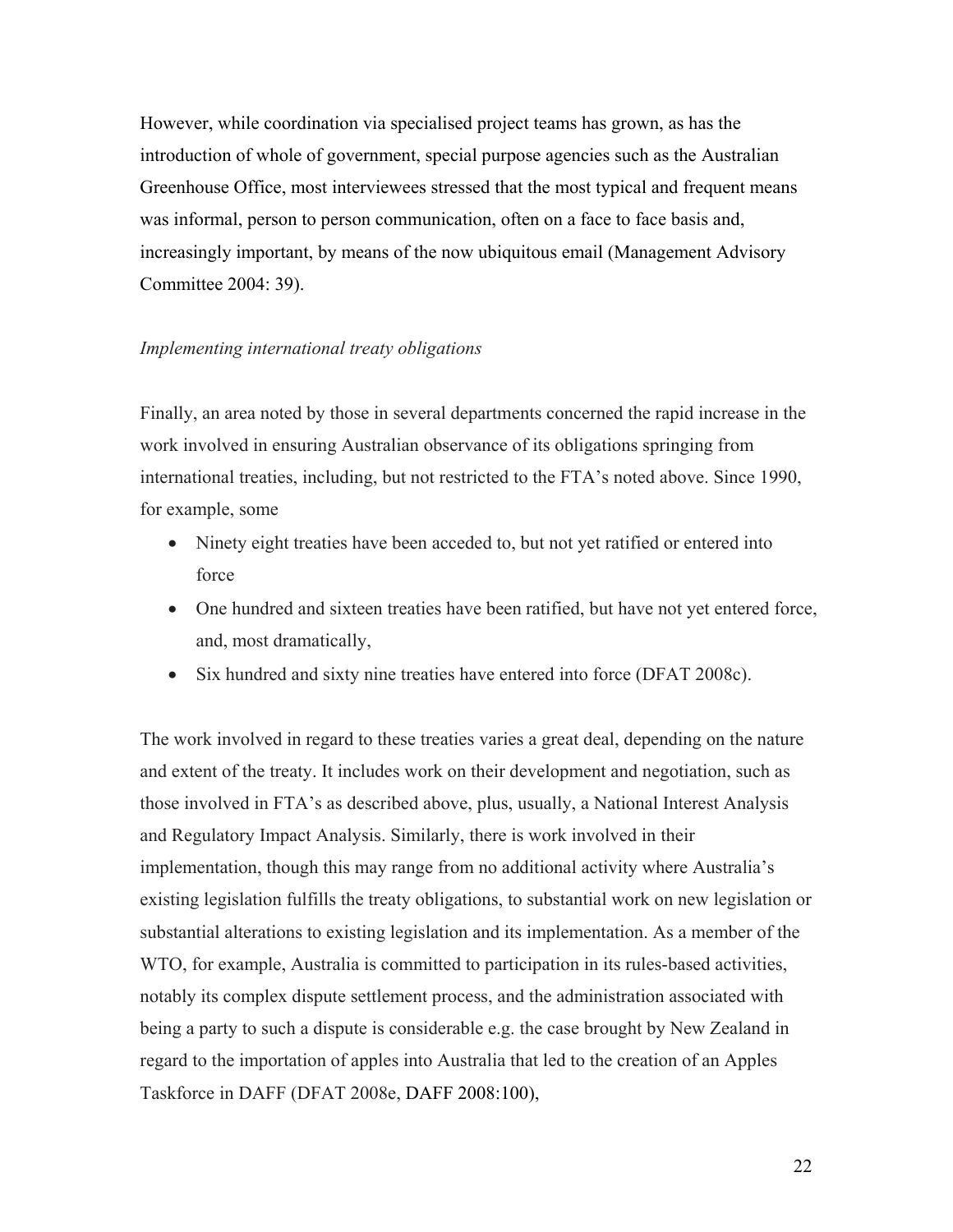Substantial work on reporting on performance in relation to implementation and compliance sometimes takes place, though this is not always required. However, many treaties establish a committee or small secretariat that monitors signatories' implementation of obligations, usually by way of reports from the signatories, requiring variable, but significant workloads. The United Nations Human Rights Committee is responsible, for example, for monitoring the implementation of obligations under the *International Covenant on Civil and Political Rights*, and requires regular reports (DFAT 2008d).

## **Conclusion**

The expansion of the international work of 'domestic', departments and agencies resulted in a number of challenges for those concerned, many experienced in common, but with variations in extent, intensity and persistence. The bulk of the variations can be accounted for by the nature of the work involved, the capacity of the departments in question and the demands posed by their specific international environments. Similarly, the responses to the challenges often took a similar form, such as the increased recruitment of staff to cope with increasing workloads, increased funding from a variety of sources, increasing structural differentiation, increasing use of new communication modes, notably email and, to varying extents, a cultural shift in attitudes as to the value of international activities. Also, what is very evident has been an increasing need for coordination within and between departments and agencies, a need met with a variety of responses, up to and including the development of new, theme or project based units with a whole of government remit.

What is also evident is the research opportunity this process of internationalisation has made available for scholars. These include questions such as:

• What has been the performance of the varying responses to coordination needs by different departments?

23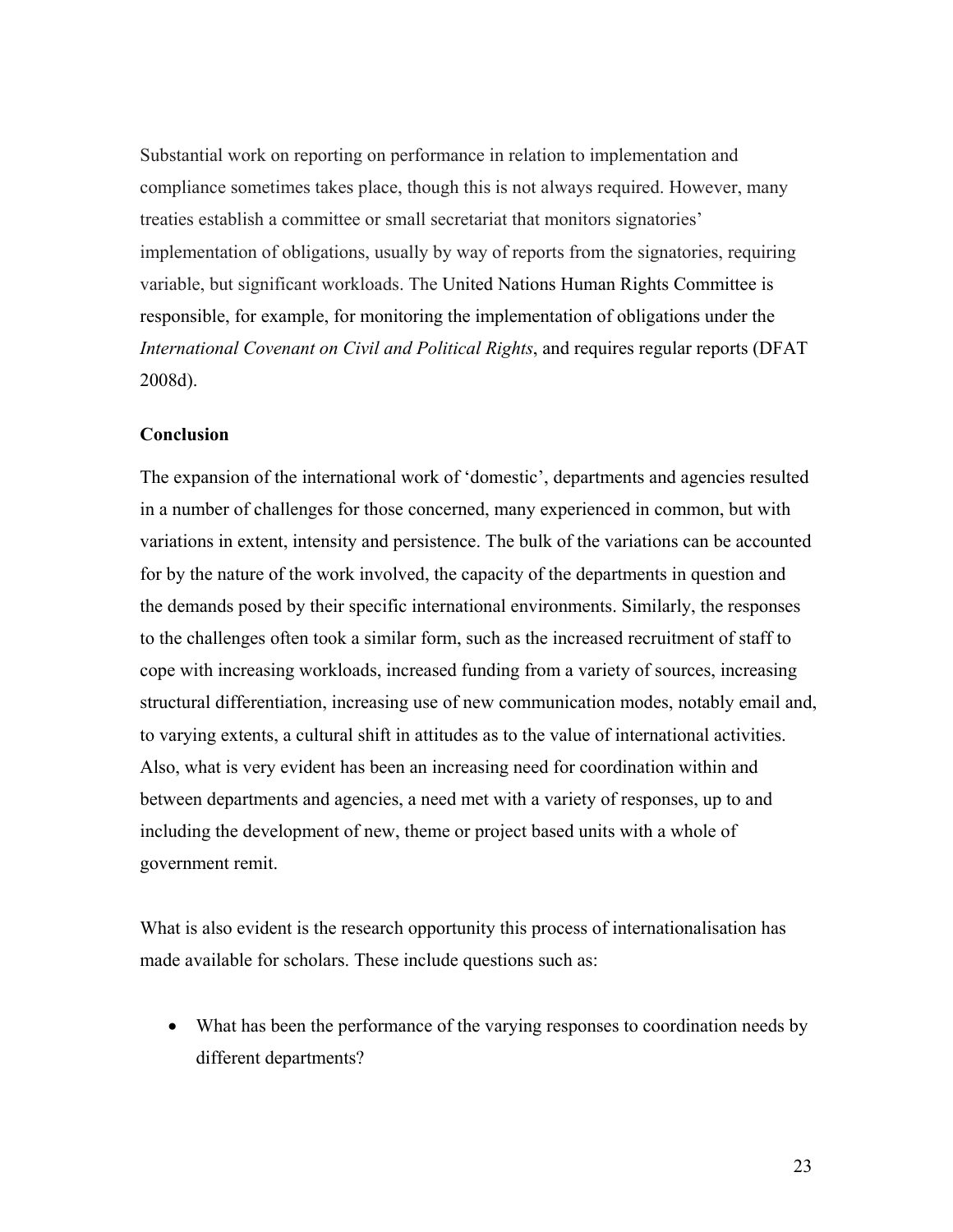- Which of the several organisational responses to growing international workloads has been most effective, and why?
- What has been the policy and administrative impact of the learning opportunities presented by increased international activity?
- How has Australia's experience with administrative or management internationalisation compared with that of other countries?
- Has increasing internationalisation, especially its multilateral form, resulted in an increasing convergence of national administrative structures, processes and techniques, such as many argue has been the case as regards 'Europeanisation', and, if so, why?
- What has been the role of DFAT in relation to the internationalisation of 'domestic', departments and agencies?

# **References**

ANAO, 2000. 'Coordination of Export Development and Promotion Activities Across Commonwealth Agencies', Audit Report No 39, 1999-2000, ANAO.

\_\_\_\_\_\_, 2004. 'Management of Bilateral Relations with Selected Countries Department of Foreign Affairs and Trade', Audit Report No 8, 2004-05, ANAO.

\_\_\_\_\_\_, 2008. 'The Australian Taxation Office's Strategies to Address Tax Haven Compliance Risks', Audit Report No.36 2007–08 Performance Audit, 18 November at http://www.anao.gov.au/uploads/documents/2007-08 Audit Report 36.pdf

Austrade, 2008. 'Austrade's Health/Bio/Wellbeing Team', Austrade, 11 November 2008, at http://www.austrade.gov.au/Health-Bio-Wellbeing-Team/default.aspx

Australian Education International, 2008. 'Closure of AtoZed International Pty Ltd trading as the Australian School of Business and Technology (ASBT)', 11 November, at http://aei.gov.au/AEI/ESOS/FAQ\_AtoZed.htm

Australian Government Budget, 2008. 'PORTFOLIO BUDGET STATEMENTS 2008- 09 FOREIGN AFFAIRS AND TRADE PORTFOLIO', BUDGET RELATED PAPER NO. 1.9, 18 November, at http://www.dfat.gov.au/dept/budget/2008\_2009\_pbs/2008- 2009\_FA+T\_PBS\_Consolidated.pdf

Baldwin, R, 2007. 'POLITICAL ECONOMY OF THE DISAPPOINTING DOHA ROUND OF TRADE NEGOTIATIONS', *Pacific Economic Review*, 12: 3 pp. 253–266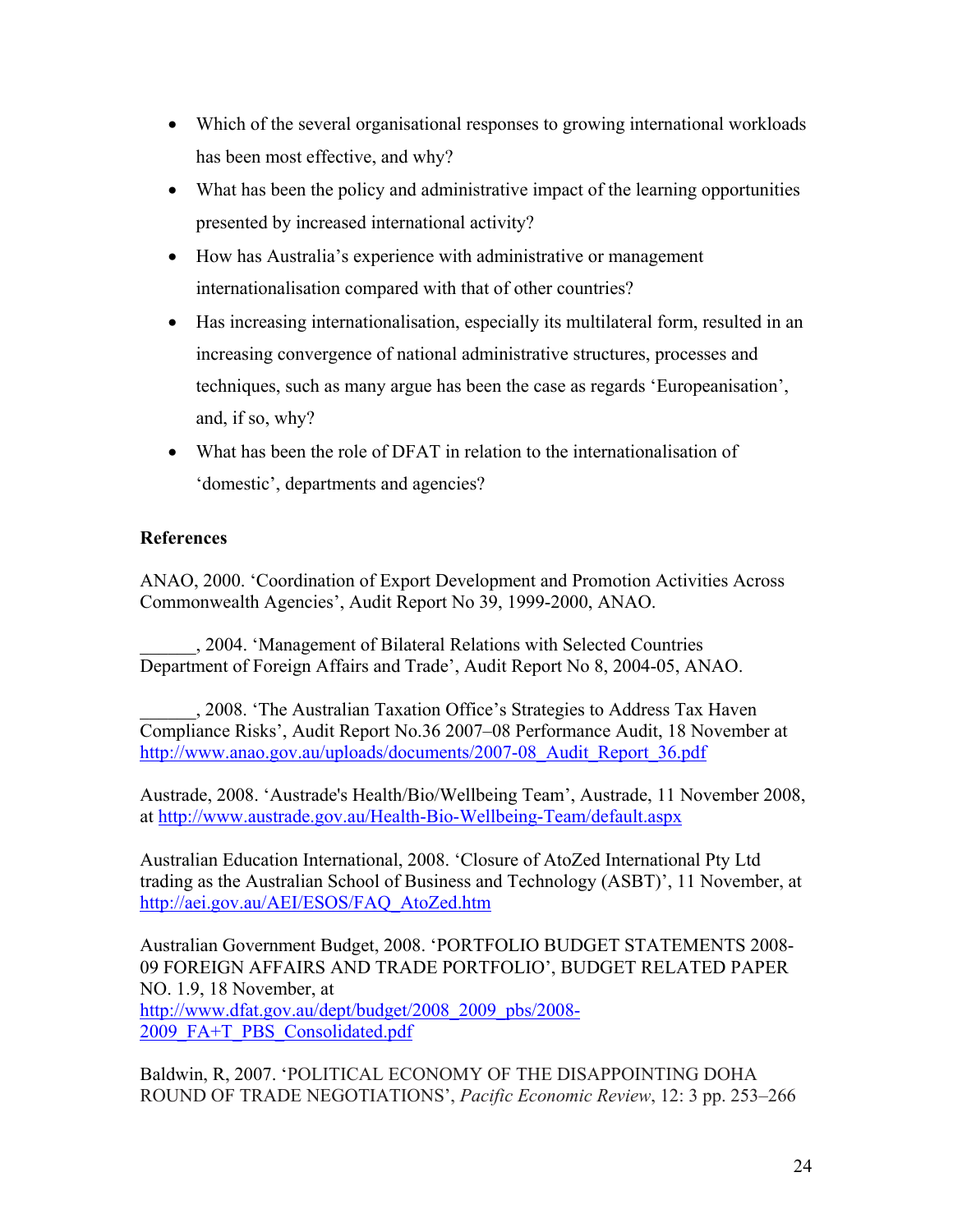Carroll, P, 2007. 'The international activities of 'domestic', government departments: the case of Education', a paper presented at the 2007 Public Policy Network Conference, 31 January-1 February, Adelaide.

\_\_\_\_\_\_\_, 2008. 'The range and organization of internationally oriented work of Commonwealth departments and agencies', a paper presented at the 2007 Public Policy Network Conference, 31 January-1 February, Oasis Resort, Caloundra, Qld.

CSA, 2008. 'International Arrangements', chapter 1.5 in CSA's online guide to its international maintenance arrangements, including international agreements and conventions to which Australia is a signatory. 11 November 2008 at http://www.csa.gov.au/guidev2/TheGuideMaster.aspx?content=1\_5\_0

DAFF, 2008. 'International Food and Agriculture Service', at 12 November 2008, at http://www.daff.gov.au/\_\_data/assets/pdf\_file/0009/858132/04-ar0708-rop-b.pdf

DEEWR, 2008. 'DEEWR Structure', at 11 November 2008 at http://www.deewr.gov.au/NR/rdonlyres/A0E8E113-4F8B-48F1-817A-B2BB3134A8DA/0/08\_428B\_CC\_DEEWRTopStructureChart\_OCT\_InternetA4\_proof0 1.pdf

Department of Health and Ageing, 2008. 'PORTFOLIO BUDGET STATEMENTS 2008-09 BUDGET RELATED PAPER NO. 1.10', Department of Health and Ageing, 11 November 2008, at

http://www.health.gov.au/internet/budget/publishing.nsf/Content/2008- 2009 Health PBS sup4/\$File/Health%20and%20Ageing%20Portfolio%20Budget%20St atements%202008-09.pdf

\_\_\_\_\_\_\_\_\_\_\_\_\_\_\_\_\_\_\_\_\_\_\_\_\_\_\_, 2006. 'Corporate Plan 2006-09', Department of Health

and Ageing, 11 November 2008, at http://www.health.gov.au/internet/main/publishing.nsf/Content/0DD30D5FD34AB664C A2570F70080F345/\$File/FINAL%20FINAL.pdf

Department of Health and Family Services, 1996. '1996-97 Budget: Programme Seven', Department of Health and Family Services, 11 November 2008, at http://www.health.gov.au/internet/main/publishing.nsf/Content/health-pubs-budget96 pbs-summary.htm

\_\_\_\_\_\_\_\_\_\_\_\_\_\_\_\_\_\_\_\_\_\_\_\_\_\_\_\_\_\_\_\_\_\_, 1997. '7.4: Industry development and international health', Department of Health and Family Services, 11 November 2008, at http://www.health.gov.au/internet/main/publishing.nsf/Content/health-pubs-budget97 pbs-7-4sp.htm#top